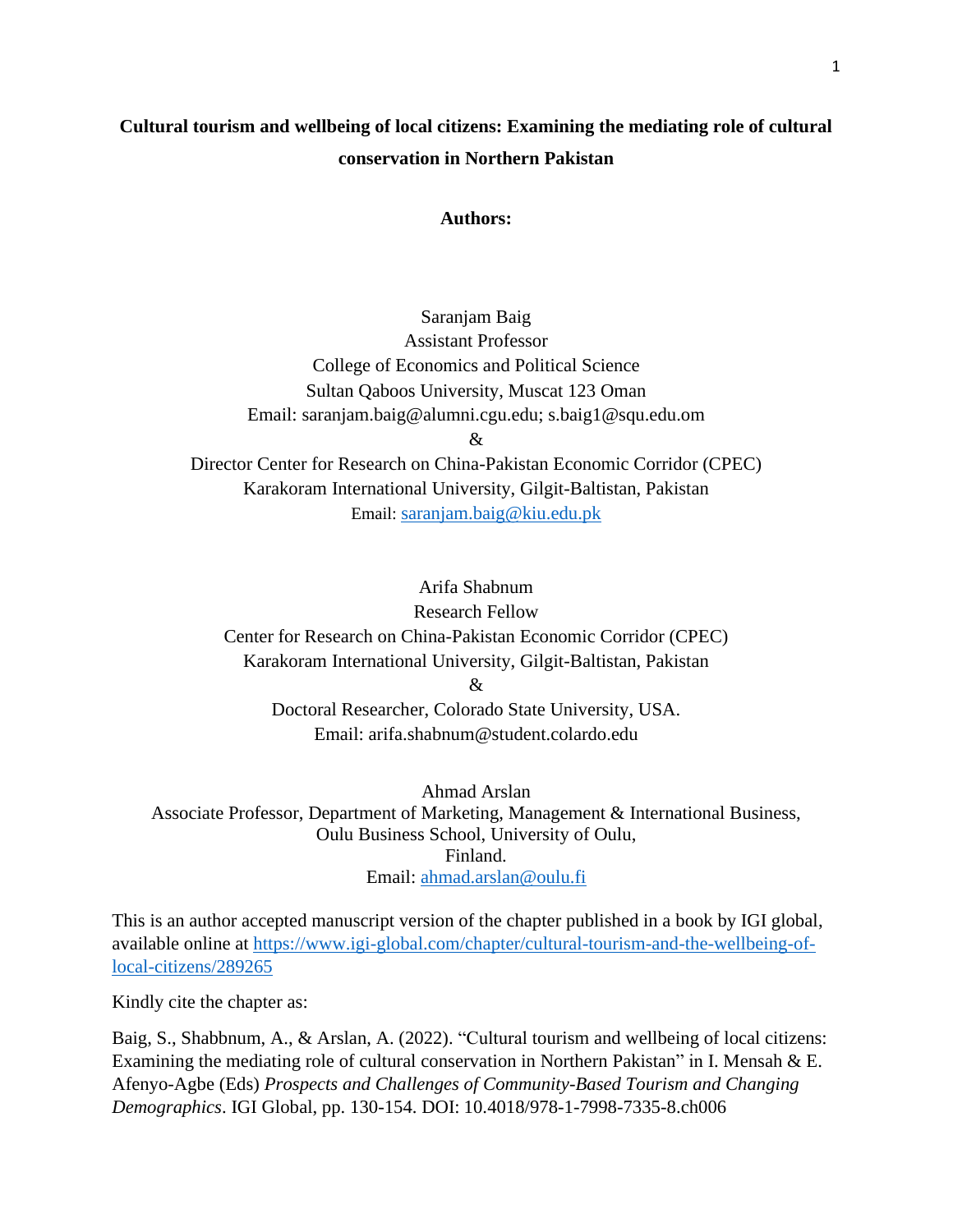**Dr. Saranjam Baig** is currently working as an Assistant Professor at the College of Economics and Political Science, Sultan Qaboos University, Muscat, Oman**.** He previously worked in different universities in the US, Pakistan and Oman. His earlier research has been published in academic journals like Current Issues in Tourism, Networks and Spatial Economics, and Sustainability .

**Arifa Shabbnum** works with the Center for Research on China-Pakistan Economic Corridor as a research fellow. Currently, she is a Fulbright Fellow and currently pursuing a PhD in Economics at Colorado State University, Colorado USA.

**Dr. Ahmad Arslan** is currently working as an Associate Professor at the Department of Marketing, Management and International Business, Oulu Business School, University of Oulu, Finland**.** He also holds the position of Honorary Chair in Business Management at the University of Aberdeen, Scotland, UK. He has worked in different universities in the UK and Finland. He serves on the editorial board of several journals and is a Senior Editor of *International Journal of Emerging Markets*.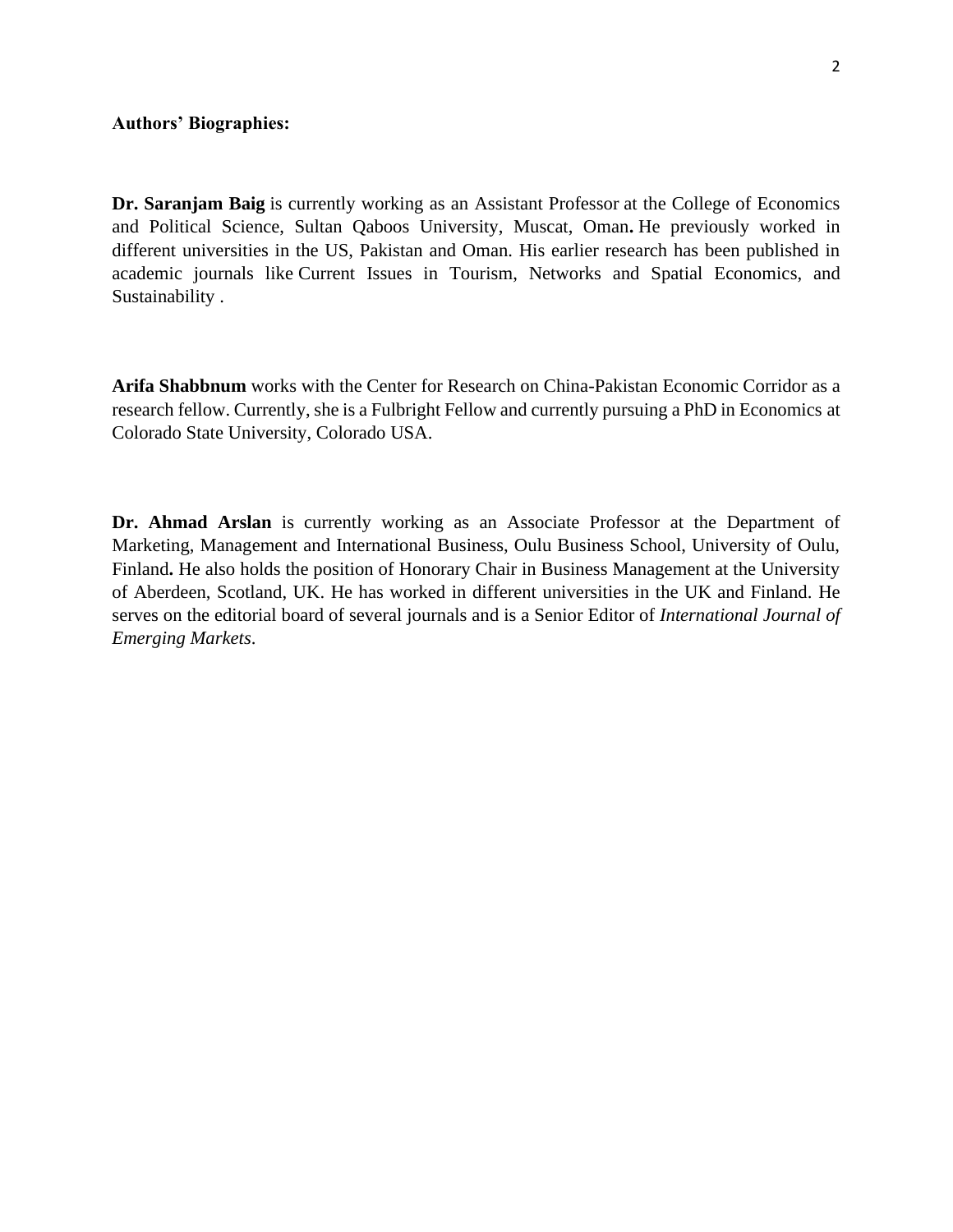# **Cultural tourism and wellbeing of local citizens: Examining the mediating role of cultural conservation in Northern Pakistan**

#### **Abstract**

Cultural tourism has become an increasingly visible trend in the tourism industry over the last few decades. The current chapter is one of the first academic studies to specifically analyze the possible impacts of cultural tourism on the culture and wellbeing of rural areas in the Himalayan Gilgit Baltistan region in Northern Pakistan while highlighting cultural conservation as a mediator. The region has experienced a significant rise in cultural tourism due to China-Pakistan Economic Corridor (CPEC), where it is a key transit hub. As a result, there has been a significant and visible development of touristic facilities in the region. Hence, there is a visible shift from earlier tourism, which was mostly linked to mountaineering adventure, to more relatively mass cultural tourism. The results suggest that cultural conservation serves as a partial mediator in the relationship between cultural tourism and wellbeing. The study further shows that cultural tourism tends to positively and significantly influence the host community's wellbeing while cultural conservation partially mediates this relationship.

**Keywords:** Tourism, Cultural Conservation, Gilgit-Baltistan, Mediation Analysis and Pakistan

#### **1. Introduction**

Tourism is frequently viewed as a threat to the preservation of local cultures and cultural sites. Tourism is, in reality, a platform and a vehicle for exposing heritage to the masses, protecting it, and ensuring its economic and social sustainability. As a result, tourism is frequently a balancing mechanism that preserves and protects the culture of a society.

Cultural tourism has clear economic advantages. It is of crucial importance for many mountain communities in developing countries, where there is a lack of economic opportunities due to harsh geographic and climatic conditions (Wester et al., 2019). Tourism has emerged as one of the key sources of economic activities for these mountain communities, as building large industrial infrastructure is not viable in these regions in most cases (Nepal, 2020). Cultural tourism is quickly expanding in the Himalayan Gilgit Baltistan region in Northern Pakistan, and this has been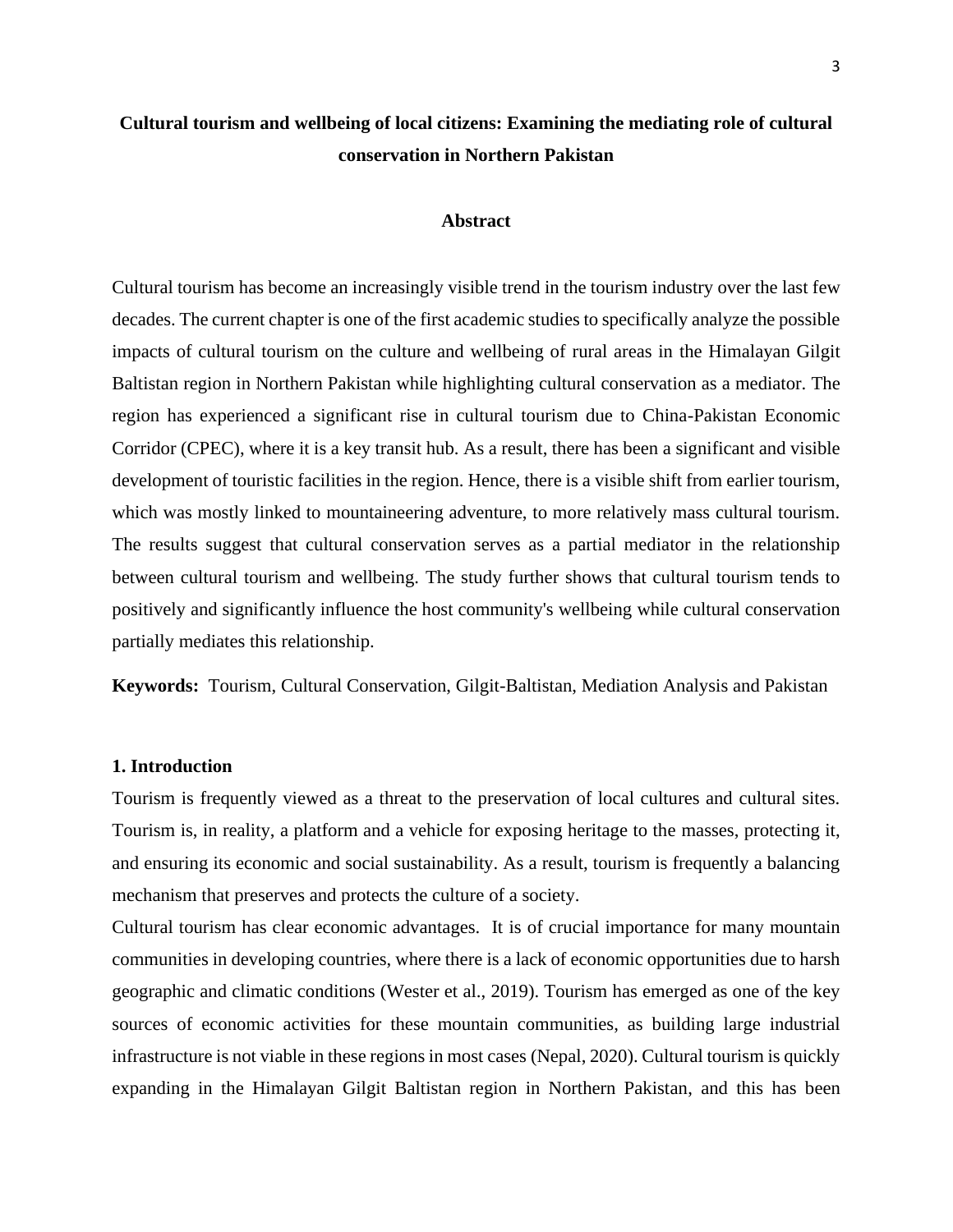strongly linked to culture conservation. On the one hand, cultural heritage is a fundamental resource for attracting visitors in cultural tourism. Cultural tourism, on the other hand, can provide the financial base for the protection of culture.

Cultural tourism has been referred to as one of the largest and fastest-growing industries in the world tourism market (UNWTO, 2005). Some scholars have found that cultural tourism has both positive and negative socio-cultural, economic and environmental impacts on residents of host communities (Fang, 2020; Richards, 2007; Richards 2018). The commodification of cultural resources for attracting tourists and consumption by these tourists has burgeoned in the recent years. However, not all communities are able to translate the benefits of tourist arrivals into development; though, tourism being an economic activity can be an effective strategy for regional economic development (Fang, 2020; Yang & Wall, 2009). In their study, Perdue et. al. (2010) stressed that the usefulness of cultural tourism is that it expedites and sustains wellbeing such as reducing poverty in host communities, the renaissance of heritage and community culture and the preservation and protection of both cultural and natural resources. In this context, sustainable cultural tourism has been stressed as being useful in avoiding immoderate abuse of resources and encouraging preservation of culture and heritage for the next generation (e.g., Boniface, 2013; Asmelash and Kumar, 2019).

Against this backdrop, the current chapter focuses on a mountainous region in the north of Pakistan that borders China's West (Gilgit Baltistan). The region is rich in cultural heritage in the form of arts and crafts, archaeological heritage, as well as the world-famous rock carvings and inscriptions discovered in the area, which date back to prehistoric times.

Currently, the Gilgit-Baltistan region is experiencing an exponential increase in tourist arrivals (and especially cultural tourists) due to the improvements in infrastructure under the multi-billion dollar China Pakistan Economic Corridor [CPEC] (Baig & Zehra, 2020; Baig et al., 2020). Tourism plays an important role in the local economy as the majority of the population is solely dependent on tourism for their livelihood. Due to poor infrastructure and security conditions, this industry has never flourished in the past as a viable commercial venture. Previously, most of the tourism in this region was based on relatively few mountaineering and nature adventurers. Along with famous mountains like K-2, Nangaparbat, Gasherbrum and Rakaposhi, the region is also home to National parks like Khunjerab National Park, Deosai National Park and the Central Karakorum National Park, which have attracted such adventure tourists from both within Pakistan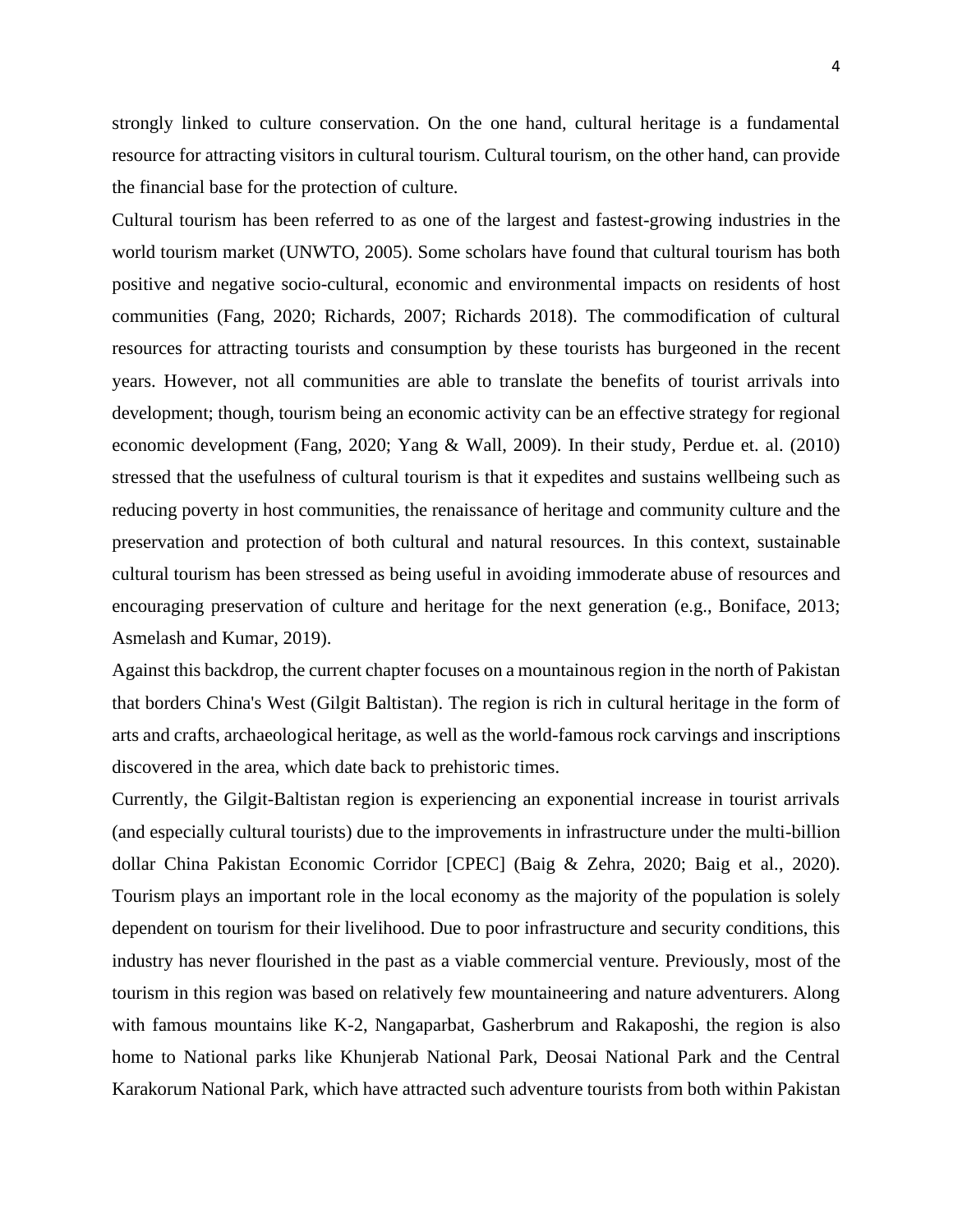and abroad. However, in the recent years, cultural tourism has been on the rise, which makes the analysis of its influences on local communities interesting from both academic and practical perspectives. Cultural tourists are attracted to monuments like Baltit Fort in Karimabad, the Altit Fort in Altit, Old Ganish settlements in Ganish or the Nagar Fort and an old mosque in the Nagar district, Shiger Fort in Shiger Baltistan, and the Khaplu Fort in Baltistan. Apart from these cultural sites and monuments, cultural tourists are also attracted to the old silk route settlements along the modern Karakorum Highway. Despite this significant importance and increased visibility of cultural tourism in the Gilgit-Baltistan region, the literature review reveals that specific influences of this rise in cultural tourism on local communities in this specific context are significantly underexplored academically. Due to this visible contextual gap in the extant literature, as well as potential practical implications, this chapter aims to: i). analyze the effect of cultural tourism on the conservation of the culture (language, lifestyle, food, values, social practices, and values) of the host region; ii) specifically examine the role of cultural conservation on the wellbeing of the residents of this region; iii) analyze the mediating role of cultural conservation in the impact of CPEC influenced cultural tourism on the wellbeing of the residents in Gilgit-Baltistan.

This study is one of the first attempts to examine the direct and indirect impact of CPEC influenced cultural tourism on the wellbeing of the residents in selected districts of Hindu Kush Himalayan Gilgit-Baltistan region of Northern Pakistan. We contribute to the extant literature by establishing a direct link between cultural-tourism and wellbeing of the local residents in the Pakistani context. Secondly, we introduce cultural conservation as an important mediating variable that influences the relationship between cultural tourism and the local residents' wellbeing.

The rest of the chapter is organized as follows. The next section presents a literature review followed by a presentation of conceptual framework and methodological details. After that, results are presented. The paper concludes with a presentation of implications, limitations, and future research directions.

#### **2. Literature review**

### 2.1. **Concepts of Cultural Tourism and Cultural Conservation**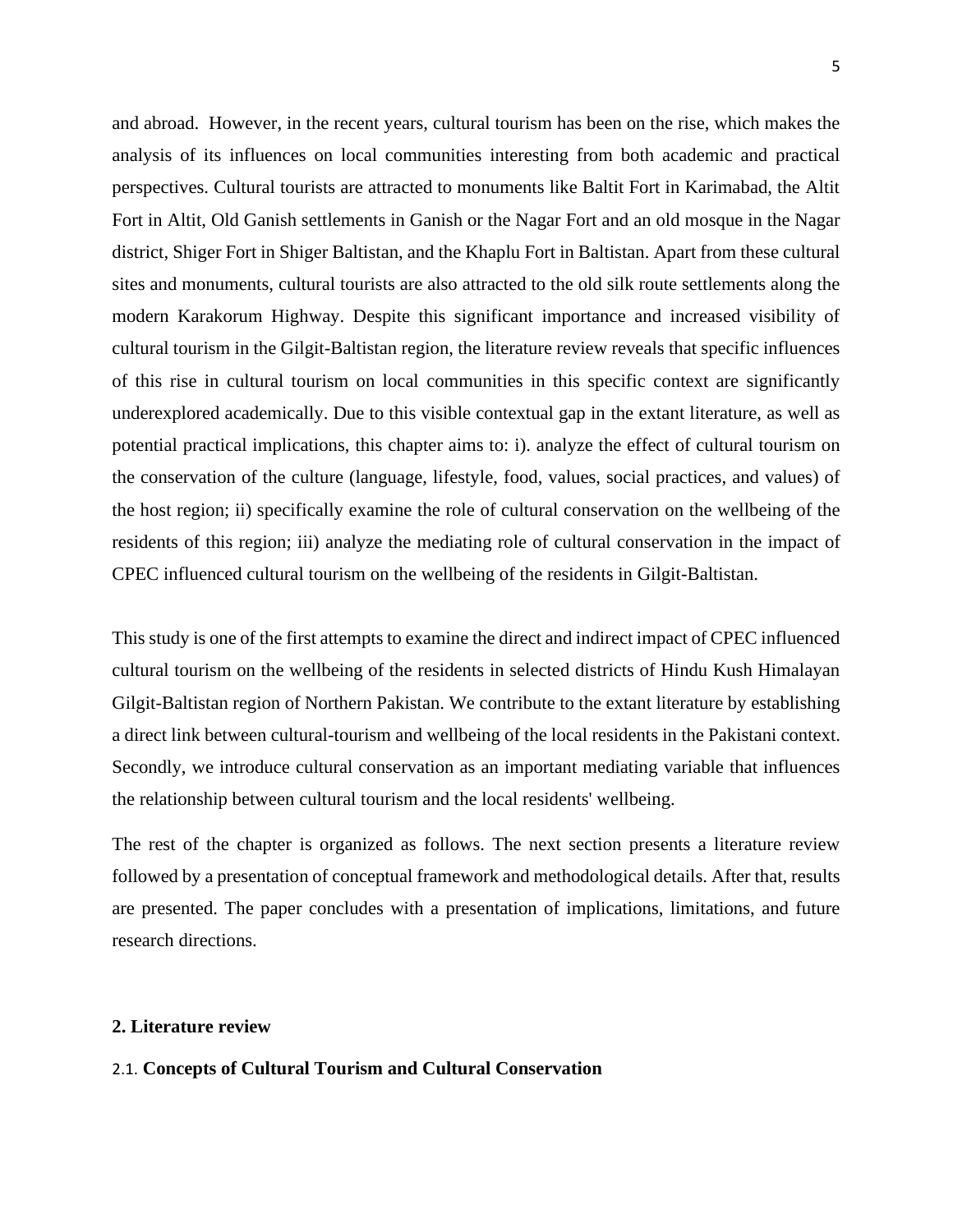Many existing studies have tried to define the concept of cultural tourism. For instance, according to Liu and Shu (2020) cultural tourism is distinct from recreational tourism in that it aims to obtain a better knowledge or appreciation of the nature of the destination. Likewise, Mousavi et al. (year, p…) argue that the "cultural tourism involves the consumption of a wide range of cultural manifestations like heritage, art, folklore etc. by tourists. Cultural tourism can be generally seen as a sociocultural relationship between people which is promoted, moderated and mediated by a range of various actors including, planners, politicians, researchers, marketing professionals, travel agencies and so on". Cultural tourism, according to this definition, encompasses not just "heritage tourism," which is the consumption of historical cultural items, but also modern culture, or the "way of life" of the people or place (Liu and Shu, 2020).

In the line of agreement with Liu and Shu (2020), Robinson and Picard (2006), suggest that tourism brings individuals and human communities together and has an important role in facilitating dialogues between cultures, which in turn enables the preservation of human heritage, improves living conditions, and reduces poverty. The linkage between cultural tourism and cultural conversation merits attention because historic monuments and places are essential resources for attracting visitors; and therefore, cultural conservation and tourism are inextricably linked.

#### **2.2. Effects of Cultural Tourism on Wellbeing of Host Communities**

However, tourism can have a positive or negative long-lasting effect on natural heritage and culture, as well as on the environment, cultural diversity and creativity, and the balance of societies. Zadel and Bogdan (2013) added that it is an arduous task, to capture the economic impacts of cultural tourism because most countries do not have statistical systems to analyze and monitor the individual cultural tourism factors. In cultural tourism, cultural resources are transformed into cultural-tourism products. Pandey et al. (1995) attempted to show the effect of tourism on Nepal's environment, economy and culture. Since tourism is an important sector in Nepal's economy; it serves as a source of foreign exchange, generates employment and contributes to GDP. The tourism sector can play a major role in eradicating poverty by generating employment in developing countries (Fang, 2020).

It is an established fact in the tourism literature that tourism directly affects the local economy in multiple ways (Cheer  $\&$  Lew, 2017). According to many scholars, this direct effect is linked closely to the wellbeing of local populations (e.g. Kim, 2002; Wood, 2017). It has been argued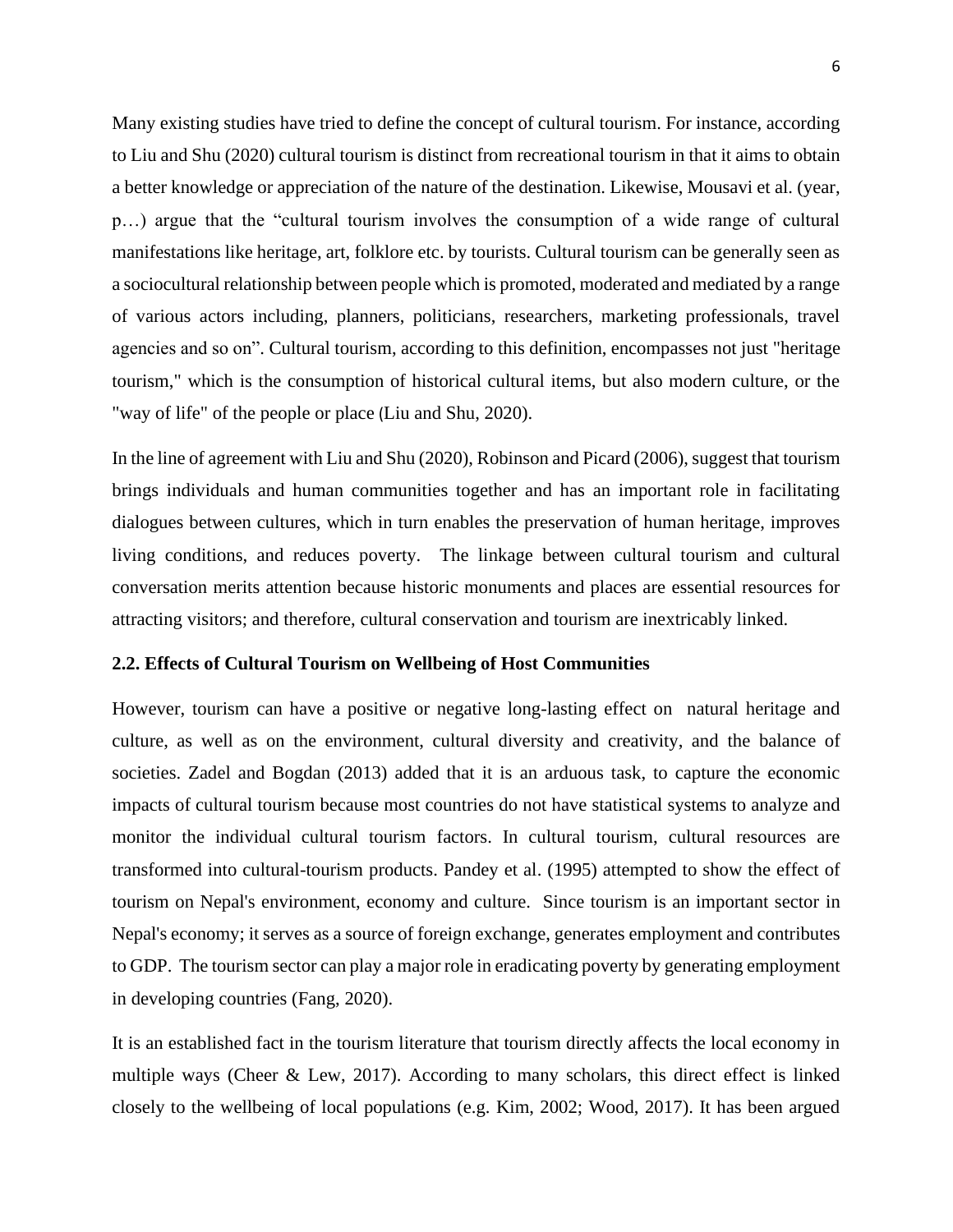that a key element of CPEC is to improve the economic condition and wellbeing of people in Pakistan, and specifically Gilgit-Baltistan, which lies at an important intersection of this infrastructure development plan (Malik, 2018). Scholars have stressed the factors pertaining to quality of life and material wellbeing like income levels and stability, educational opportunities in the community, living conditions of the residents, the quality of the natural and social environment, and safety. In particular context of tourism, Kim (2002) specified five attributes of wellbeing as material wellbeing, community wellbeing, health wellbeing, safety wellbeing, and emotional wellbeing. These aspects have been linked to people's overall quality of life in touristic regions (e.g. Aref, 2011; Mathew & Sreejesh, 2017). This paper incorporates all these elements of wellbeing in the analysis of cultural tourism in the Gilgit-Baltistan region

Brohman (1996) indicated that the developing world's tourism industry has been growing fast, but it has also been encountering many issues that are shared with other outward-oriented development approaches, which includes the formation of separate areas, unnecessary foreign dependency, and also the fortification of dimensional inequalities and the social and economic factors, increasing cultural isolation and environmental devastation. To escape such issues, institutional structures need to be built to boost vigorous state and community participation in tourism strategies. Similarly, Soutsas et al. (2006) argued that tourism activities and leisure that are perceived to be a part of some specific area's developmental procedures can add to their economic growth at varying degrees of intensity so that they can be achievable and desirable.

Dwyer, Forsyth, and Dwyer (2010) argue that there are direct, indirect, and induced economic impacts of cultural tourism. Money spent by tourists that constitute direct effects include expenditure on food, transportation, and communication services. Likewise, Saarinen and Manwa (2008) suggest dividing the impact created when tourists encounter social and cultural experiences. The impact of tourism on culture can be termed as changes in material culture, for example, crafts, and changes in non-material culture that is tradition, customs, and the acculturation processes. On the other hand, the acculturation process can be termed as the indirect long-term change caused by tourist action in the host culture. In contrast, social impacts can be divided into different categories like individual and social relations, religion, language, moral and ethical values, and health.

## **2.3. Cultural Tourism and CPEC**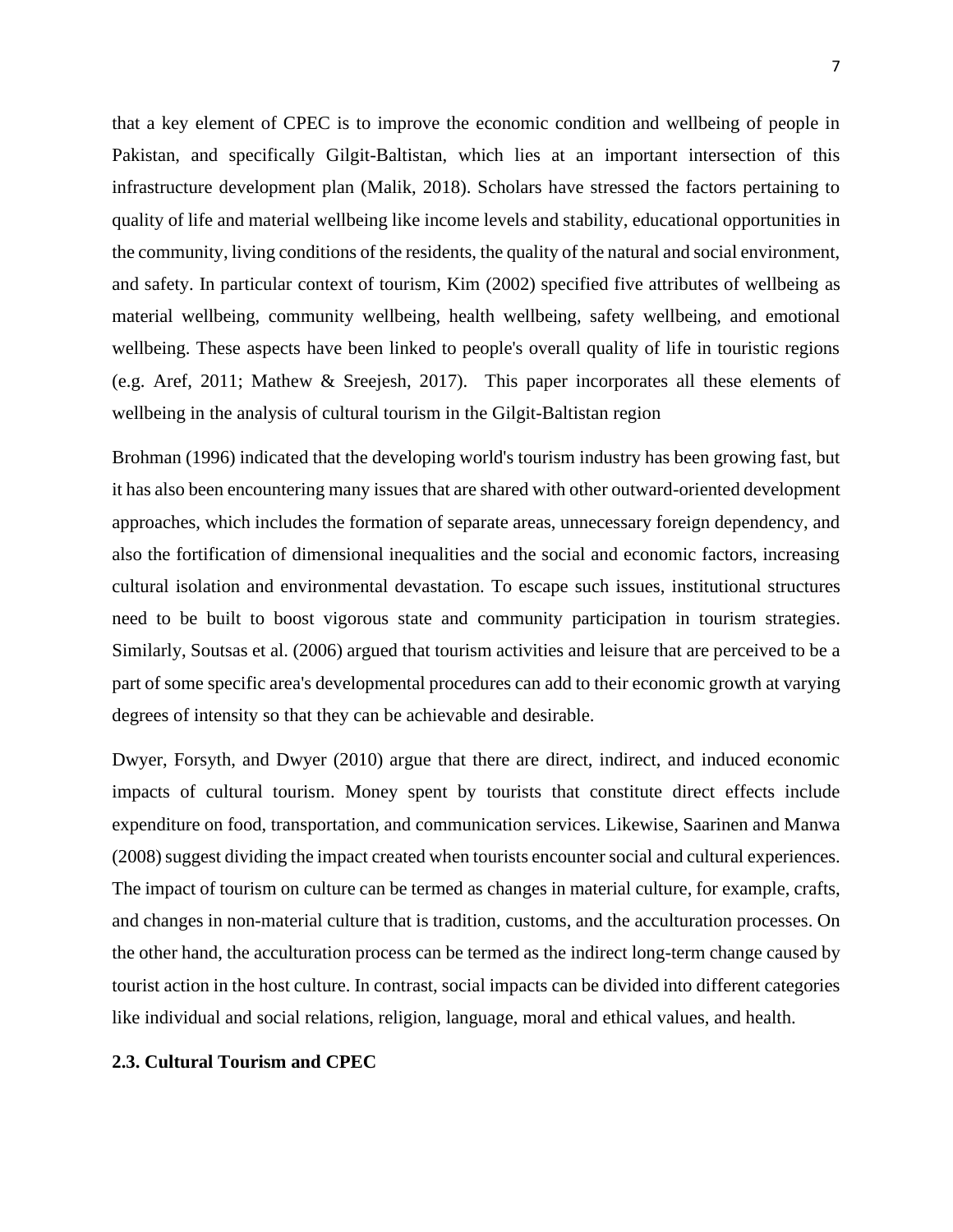In 2015, Pakistan and China signed a multi-billion-dollar economic agreement under the aegis of the China-Pakistan Economic Corridor (CPEC). Analysts and researchers consider this mega project as a lifeline between the two all-weather strategic partners (Baig & Zehra, 2020). As the megaproject includes investments on infrastructure and energy, it has been argued that the investments under CPEC will transform Pakistan's economy and help overcome its power shortage. In the years after the initiation of CPEC projects especially the expansion of Karakoram Highway (KKH) and construction of seven tunnels along the KKH has resulted in unprecedented inflow of tourists to the northern region of Pakistan. It has been argued that the CPEC has created an environment that fosters tourism in the study region that has a 450km alignment along the CPEC route (Khan, 2019).

Analyzing cultural tourism in the specific context of the CPEC initiative, Khan et al. (2018) identified the potential development of cultural Tourism in Pakistan and, more specifically, in Peshawar. They recommended that it should be used as a tool to improve local people's socioeconomic conditions through job creation and business opportunities. CPEC has already been termed as an economic and geopolitical game-changer for the whole region (Malik, 2018). It has already been mentioned that the Gilgit-Baltistan region's location along the main corridor of the CPEC and its proximity to China has increased its importance, resulting in significant development and plans for further development of infrastructure (Nigar, 2018). These developments have made this region accessible to many cultural tourists for whom arriving in this mountainous region in the past was difficult due to connectivity issues and lack of touristic facilities. Therefore, the change from limited mountaineering and adventure tourism to cultural tourism is significantly visible now in the region.

Studies that were undertaken in different parts of the world and contexts, have found that cultural tourism elements include beliefs and faith of local communities and associated touristic attractions ( Olsen, 2011). Some other scholars have referred to the elements of lifestyle ( Boniface, 2013; Richards, 2007), local cuisine and food (Fuste-Forne, 2019), and architectural sites (Boniface, 2013), as being depictions of the cultural attractions of a destination. Finally, the works of local artisans including handicrafts (Ratten et al., 2019), music and art (Boniface, 2013) and local ethical traditions (Smith, 2009) have been stressed by some scholars as being important in relation to cultural tourism. Due to the importance of all these elements in the context of cultural tourism, this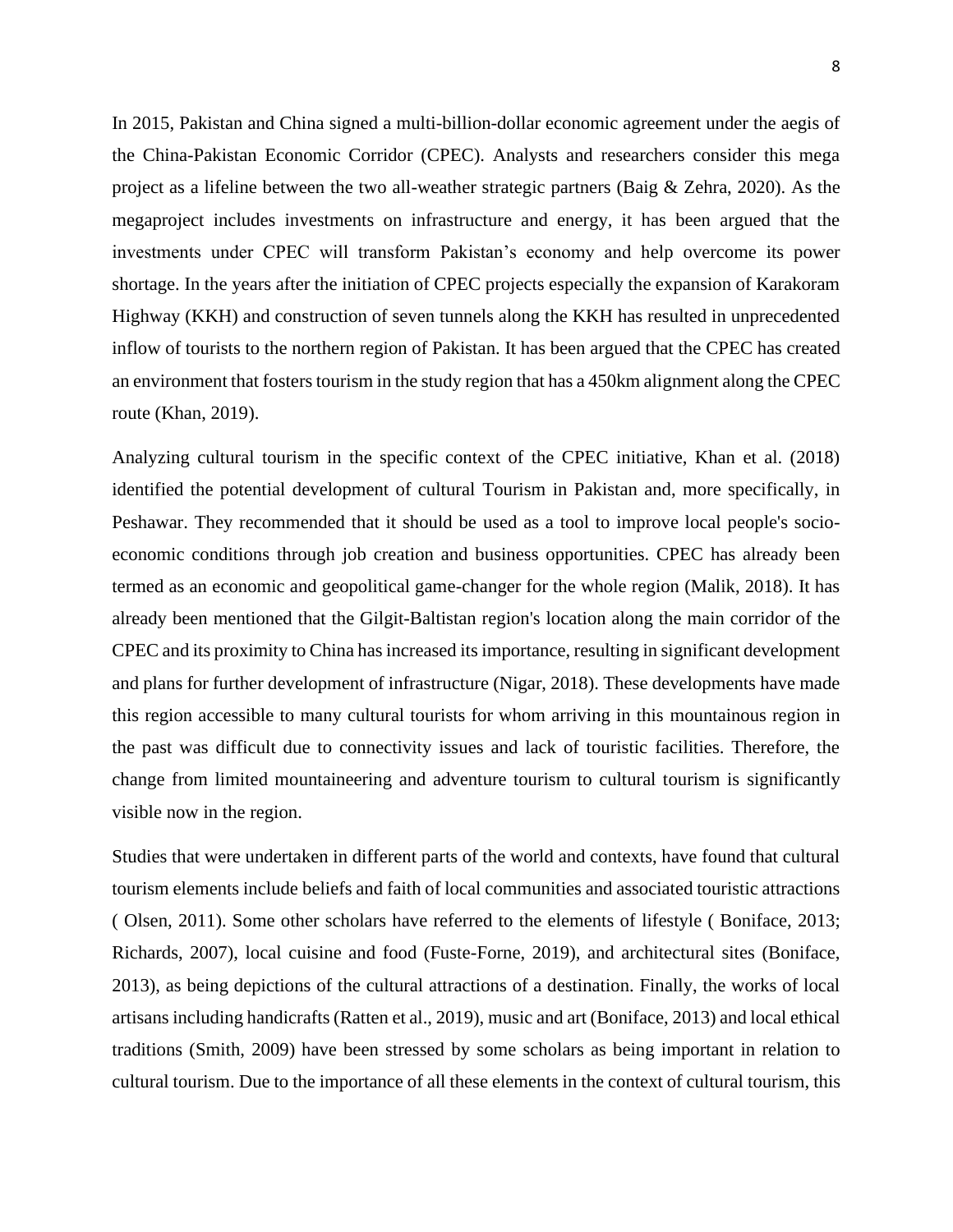chapter aims to analyze them in the specific context of CPEC influenced cultural tourism in the GB region of Pakistan, as further depicted in the conceptual model in the next section.

#### **2.4. Cultural Tourism and Cultural Conversation**

It has further been found in some studies that cultural tourism specifically results in the improvement of cultural elements in local societies, as preserving them becomes an economic need (Boniface, 2013). Even though some researchers have been arguing that mass cultural tourism can negatively influence the culture of a destination, UNWTO (2005) suggests that this can be avoided by properly planning and managing the whole cultural tourism experience. The extent to which the host community's local culture is incorporated into the experience of the tourist has been debated significantly by scholars from a range of perspectives. It has further been highlighted that some indigenous communities may not wish to share their culture with the tourists and isolate themselves from the tourists (Ruhanen & Witford, 2019). On the other hand, it is also possible that many of such communities may not even know the economic worth of sharing their culture with tourists. Tourists are more interested in knowing the culture of host communities. It seems impossible for communities to isolate themselves from others and avoid other cultural invasions in this highly globalized world. When such indigenous communities allow tourists to visit them and share their unique culture, they can earn their living by commodifying their cultural products and attracting culturally curious tourists. This can result in significant economic and wellbeing outcomes for those communities (Boniface, 2013; Richards, 2007). UNWTO (2005) highlighted the importance of cultural conservation to the promotion of cultural tourists by stating that "culture needs to be rooted in the community in order to be authentic". In this context, cultural conservation has been highlighted as an important factor related to cultural tourism. Some scholars argue that an increase in cultural tourism can potentially affect the conservation of cultural assets in the specific tourist destination including both tangible and intangible aspects (Richards, 2007). These cultural products act as a pull factor in attracting culturally curious tourists who are interested in experiencing and learning different cultures. Therefore, it can be argued that it is important to incorporate cultural conservation in any analysis of cultural tourism, as it is strongly linked with the long-term viability of such cultural tourism in an area. This paper also incorporates cultural conservation while analyzing CPEC influenced cultural tourism in Pakistan's Gilgit-Baltistan region, as depicted in the conceptual framework in the next section.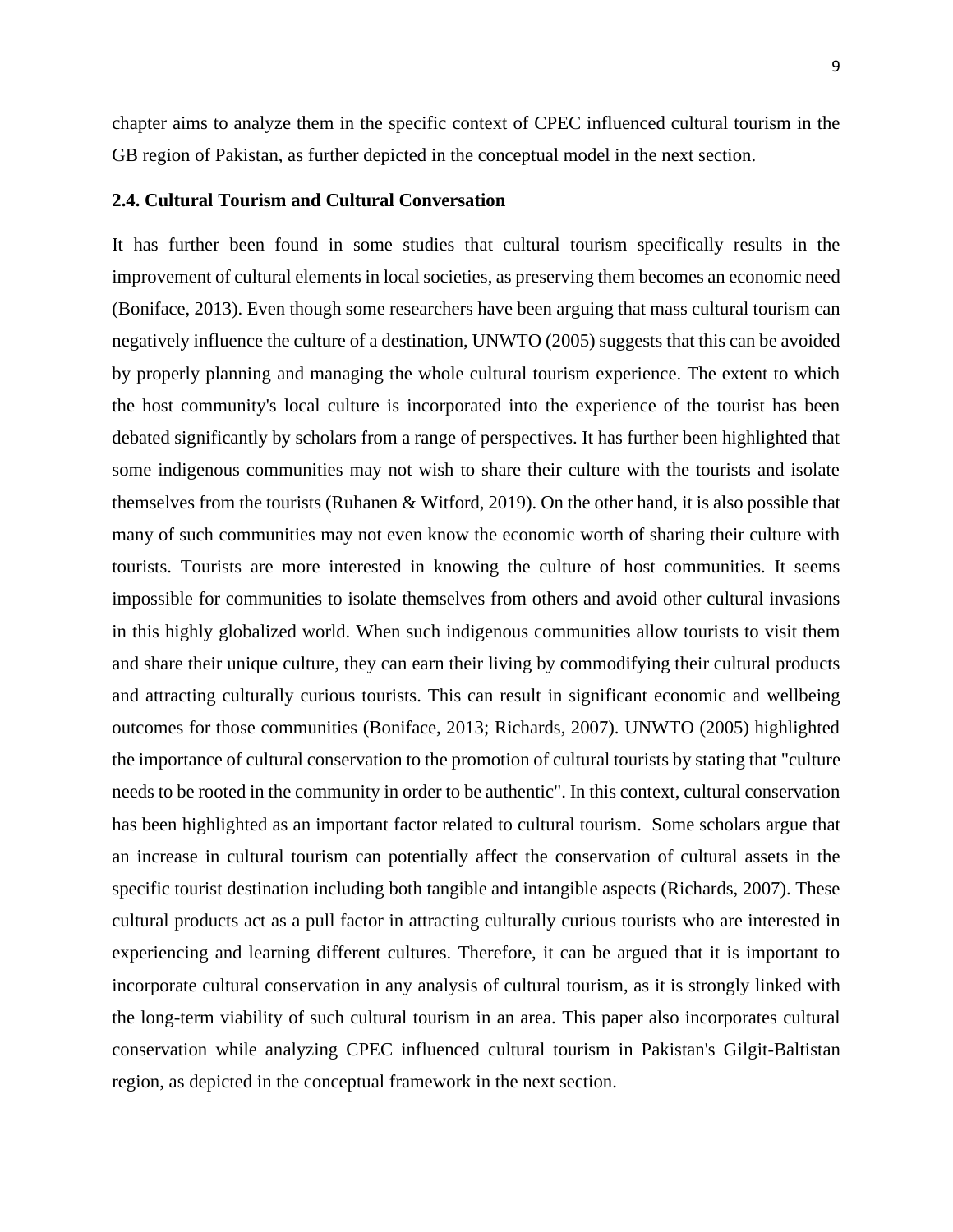#### **3. Methodology**

#### **The Region**

Gilgit-Baltistan is a quasi-province in the north of Pakistan. It is endowed with natural beauty, highest peaks, glaciers, fresh water, lakes, and valleys. The region is also home with to several cultures and ethnicities. It has been a center of attention for tourists from around the globe. Moreover, Gilgit-Baltistan is located at a junction of neighboring countries including Central Asian countries (e.g Tajikistan) and China. Besides its natural attractions, historically, the region has been strategically important, being the gateway to Central Asia. Today, as the gateway to CPEC, the region is witnessing improved road infrastructure and better communication systems and this has led to an exponential increase in tourist arrivals as argued by Baig et al. (2021).

#### **3.1 Conceptual framework**

Based on literature review presented in the preceding section, a conceptual framework for the study is presented in figure 1.



**Figure 1: Conceptual Framework** 

Many studies including Borowiecki and Castiglione (2014), Cellini and Cuccia (2013), and Zieba (2016) have found the existence of a strong relationship between tourism flows and cultural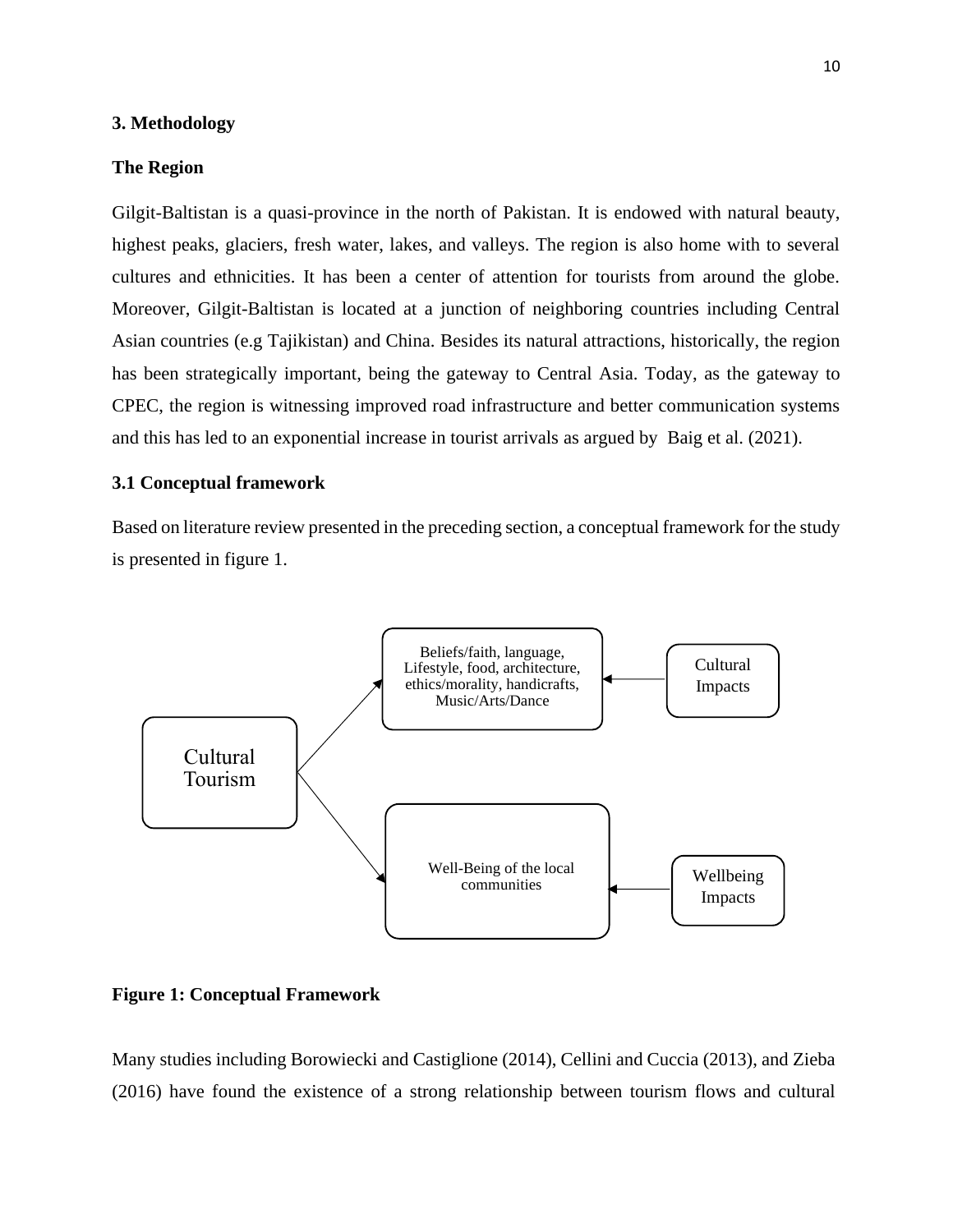participation in Italy and Austria. In the same line of argument, this research presents the interaction of culture, tourism, and well-being as presented in figure 1. During the interaction of these three components: cultural tourism, cultural impacts, and wellbeing of residents, a byproduct is produced due to each component's interaction. The by-product produced due to the interaction of cultural impacts and cultural tourism can result in either cultural conservation or cultural degradation. According to the available literature these cultural changes include changes in the lifestyle, beliefs/faith, language, food, architecture, ethics/morality, handicrafts, and arts/music/dance. It means that when cultural tourists visit a tourist destination, they can influence the host community's culture either positively or negatively. These cultural tourists either influence the residents to conserve their culture in order to attract more culturally curious visitors or adopt the culture of tourists. Furthermore, in the next stage culture tourism influences the wellbeing of the residents of the host community resulting in either wellbeing or ill-being of the residents as a result of the interactions cultural tourists have with the people of that region (Ahebwa et. al., 2016; Mathew & Sreejesh, 2017). When cultural tourists arrive in a region, they need services and facilities such as transportation, food, accommodation, and handicrafts. The host community's engagement by providing tourists with these services, in turn, provides employment opportunities and potentially increases their wellbeing by increasing their income. At the same time, cultural tourists can also cause harm to the local residents' wellbeing by invading their personal or community life as well as degrading the environment, which we term as ill-being.

Although Kim (2002) suggests five indicators of wellbeing fostered by tourism as discussed in the preceding sections, this research considers only economic measures of well-being which include indicators on material wellbeing and educational wellbeing following the tradition of Alatartseva and Barysheva (2015) and Mathew and Sreejesh (2017). Since the scope of this study is limited to economic wellbeing, we examine the influence of culture tourism on employment and income as well as on education. Unlike Kim (2002), limitation of resources and time compelled the authors to consider only two measures of wellbeing: material wellbeing, and education wellbeing. These two indicators were chosen according to their visible influence on the host communities.

### **3.2 Model construction**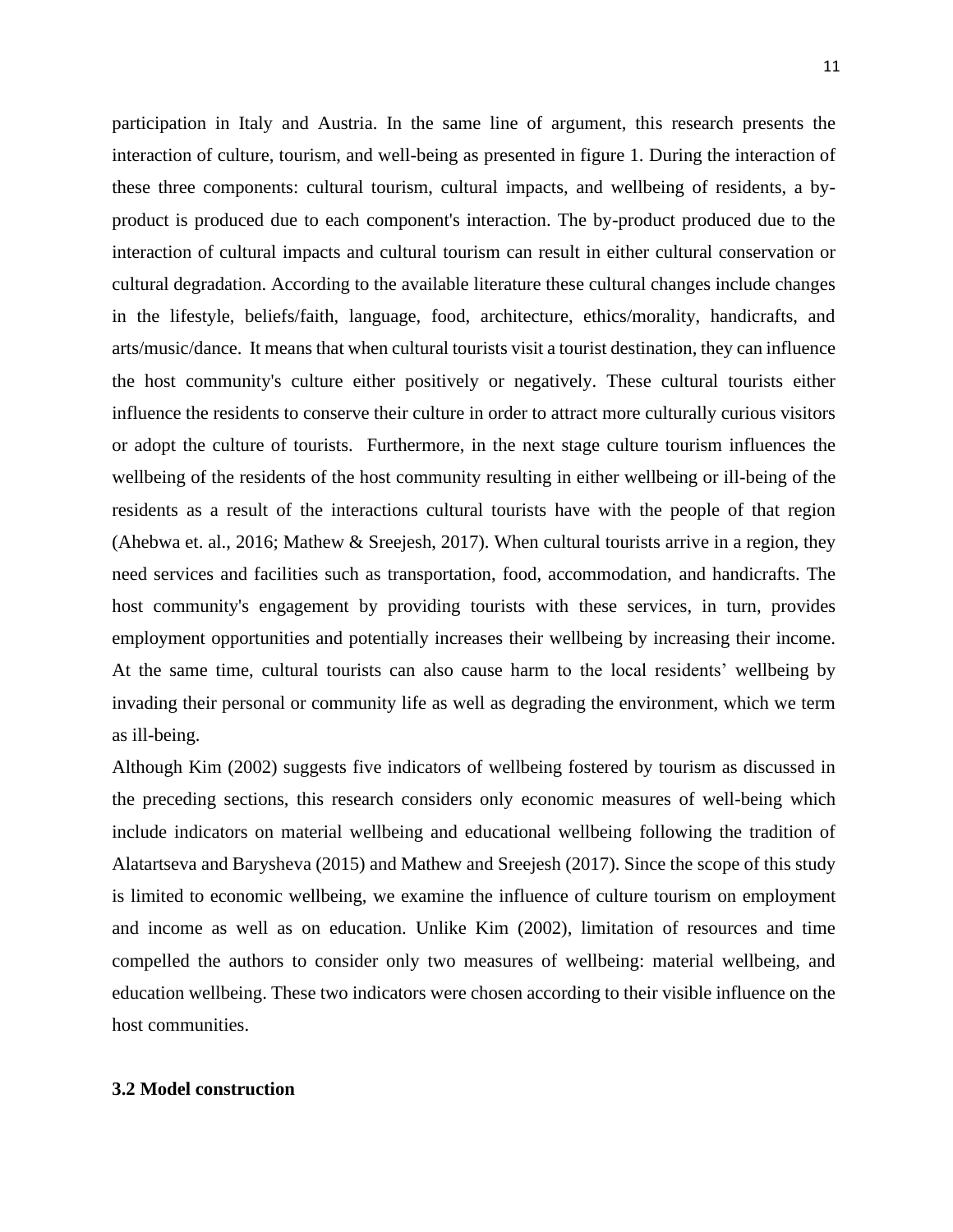Following the conceptual framework proposed in figure 2, this research uses mediation analysis explained by the following two models in figure 3. Model A in this path analysis shows the

perceived total effect of CPEC-Culture-Tourism on the wellbeing of the residents while Model B shows both the perceived direct and indirect effect of CPEC-Culture-Tourism on Wellbeing of Residents using Cultural Conservation as a mediator.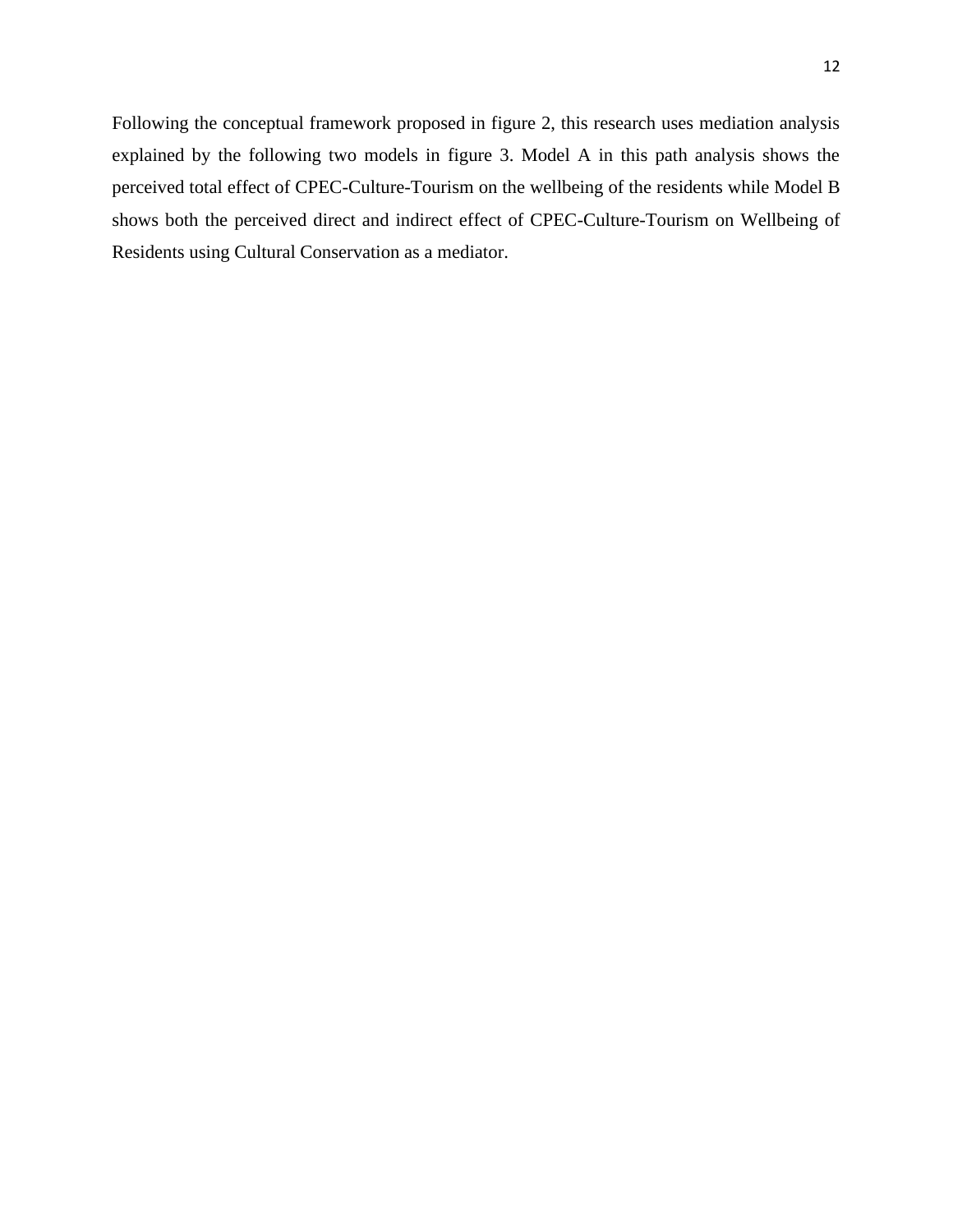

**Figure 2: Conceptual framework of Cultural Tourism, Culture Conservation and Wellbeing along with their components from which they were derived.**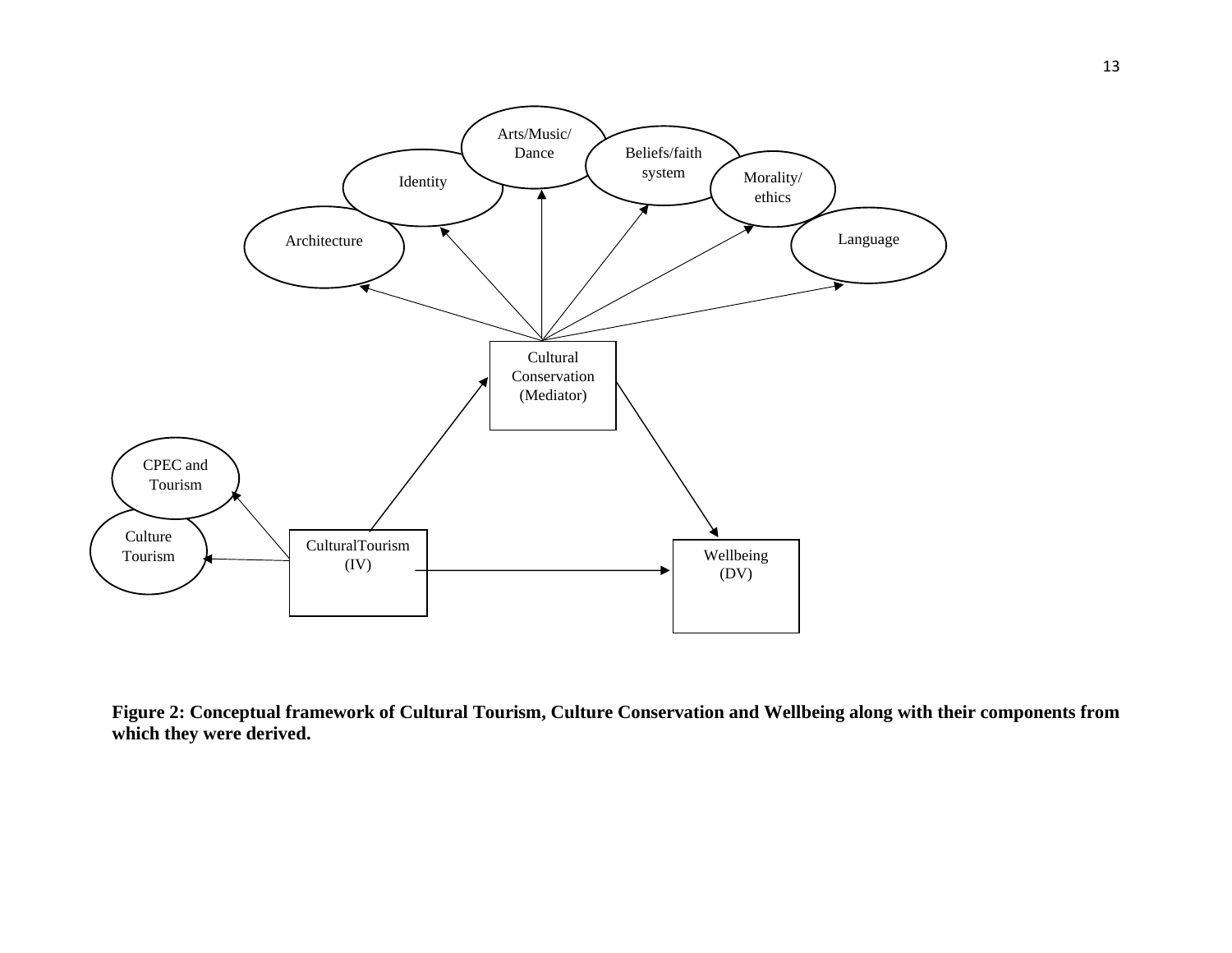#### **Model A**



**Figure 3: Mediation analysis for Cultural Tourism, Cultural Conservation and wellbeing.** 

This model has three variables; an independent variable (IV) which we denote by CT, a dependent variable (DV) which is denoted by WB and a mediating variable (MV) denoted by CC. CC plays a mediating role between cultural tourism (CT) and wellbeing (WB). Figure (3) further explains the paths leading to the dependent variable: Model A depicts the total impact of the independent variable represented by the coefficient  $\beta_c$ . Further in Model B, the direct effect of independent on dependent variable represented by the regression coefficient  $\beta_d$ , there is another path showing the relationship between independent variable and mediator represented by the regression coefficient  $\beta_a$  and the path showing the relationship between mediator and the dependent variable represented by the regression coefficient  $\beta_b$ .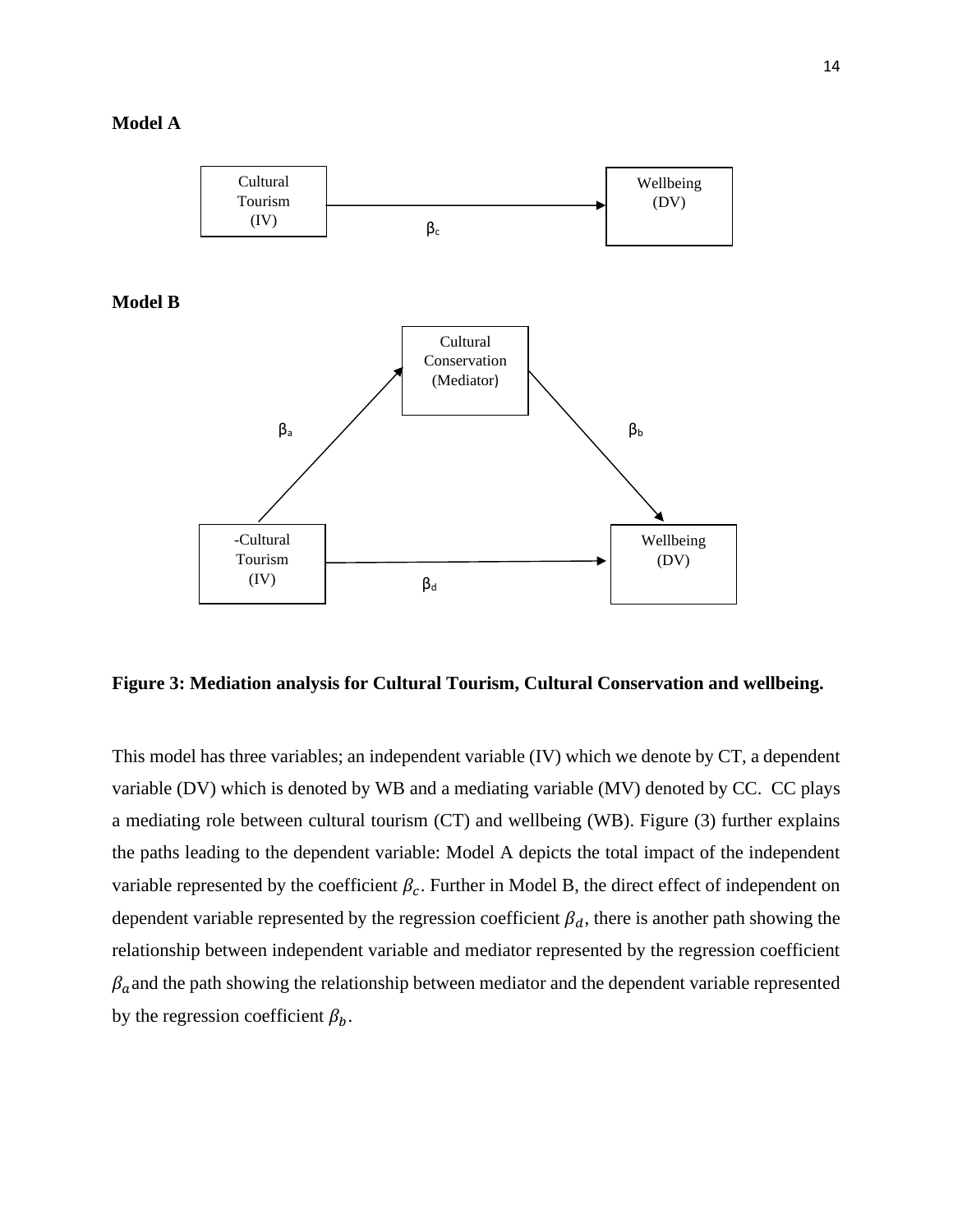According to Baron and Kenny (1986) the following are the criteria for a variable to function as a mediator: (i) variations in the mediating variable are accounted for significantly by the variations in the independent variables (ii) variations in dependent variable are elucidated by the variations in independent variable (iii) variation in the mediator significantly accounts for variations in the dependent variable when controlling for independent variable, and the impact of the independent variable on the dependent variable decreases greatly once the mediator is engaged with the independent variable as a predictor of the dependent variable. Further, Kenny et.al. (1998) explained that the criterion (iii) will be satisfied only if the first two are satisfied. Hence referring to Model A and model B these prescribed criteria require  $\beta_c$   $\beta_a$   $\beta_b$  to be significant whereas  $\beta_d$ should be less than  $\beta_c$ . Nonetheless, some authors have rejected the idea of having a significant total effect of an independent variable on the dependent variable to be a necessary condition for the mediation to occur (Shrout & Bolger, 2002). Henceforth, the regression equations following these three criteria are listed below:

$$
WB = \alpha_i + \beta_c CT \tag{i}
$$

$$
CC = \alpha_{ii} + \beta_a CT \tag{ii}
$$

$$
WB = \alpha_{iii} + \beta_a CT + \beta_b CC \tag{iv}
$$

Where,  $\alpha_i$ ,  $\alpha_{ii}$  and  $\alpha_{iii}$  are the intercept terms and  $\beta$ 's is the regression coefficient from the respective regression equation. The succeeding section shall describe the descriptive statistics of the socio-economic and demographic indicators of respondents as well as the detailed results and discussion of the relationship among CPEC-cultural-tourism and objective wellbeing of residents of these respective regions i.e. mediation analysis. Also, it describes the role of Culture Conservation as a mediator in effecting the relationship between the dependent and independent variables.

## **3.3 Data collection and sampling**

This research uses primary data collected in the form of a questionnaire from local residents, where residents have been classified into different categories. The questionnaire consists of questions about socioeconomic and demographic indicators and questions regarding the variables of culture, wellbeing, culture of youth (aged 15-25) and CPEC fostered tourism with reference to previous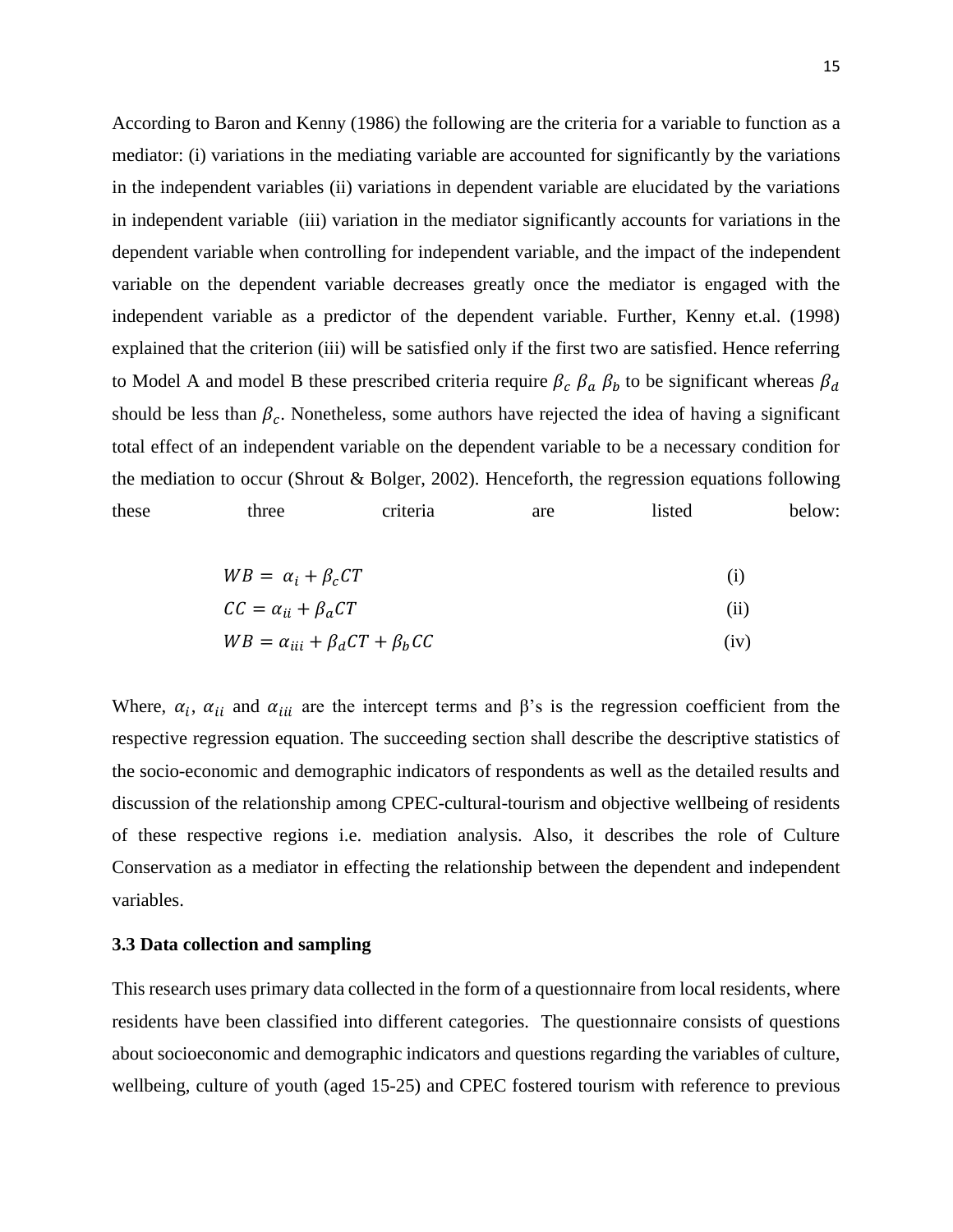studies by Gursoy and Rutherford (2004), Ratz and Michalko (2011), Aref (2011), Allis (2016), Zadel and Bogdan (2013). Following Soontayatron, (2013), the stratified random sampling technique was used. The population was divided into different subgroups (strata) and then respondents were randomly selected from each group. The selected strata for this research are:

Strata 1: local people having direct and regular contact with tourists, who depend on tourism for their incomes (e.g. tour guides, tour operators, hotel management).

Strata 2: local people having regular contact with tourists arriving at their localities but their income is not dependent on tourism activities (Management of fort, guide etc.). as well as those who had an indirect or no continual contact with tourists and their income is partially dependent on tourism. (Shop keepers, restaurant).

Strata 3: local people having no contact with tourists (teachers, workers, etc.).

The sample was collected from the areas including Gilgit city, Danyore, Sultanabad, Hoper, Karimabad, Aliabad, Altit, Ganish, Gulmit, Passu, Chillas city, Raikot, Jaghlot, Guro. A questionnaire survey was undertaken to evaluate the impacts of CPEC influenced cultural tourism on the well-being of the residents and the role of Cultural Conservation in mediating this relationship. A sample size of 385 was determined with a 95% confidence interval and 5 percent margin of error. The target population was approximately 50,000 individuals. The following formula was used to determine the sample size:

n = N\*X / (X + N – 1),  
where,  

$$
X = Z_{a/2}^{2} * p * (1-p) / MOE^{2},
$$

where  $Z_{\alpha/2}$  is the critical value of the Normal distribution at  $\alpha/2$  (e.g. for a confidence level of 95%,  $\alpha$  is 0.05 and the critical value is 1.96), MOE is the margin of error, p is the sample proportion, and N is the population size. After taking out the incompletely filled questionnaires 336 useful responses remained. The field survey was completed in three months from December 2018 to February 2019. The questionnaire was structured using a 5-point Likert scale with 1 representing "strongly disagree" and 5 "strongly agree". Before conducting the actual survey, a pilot survey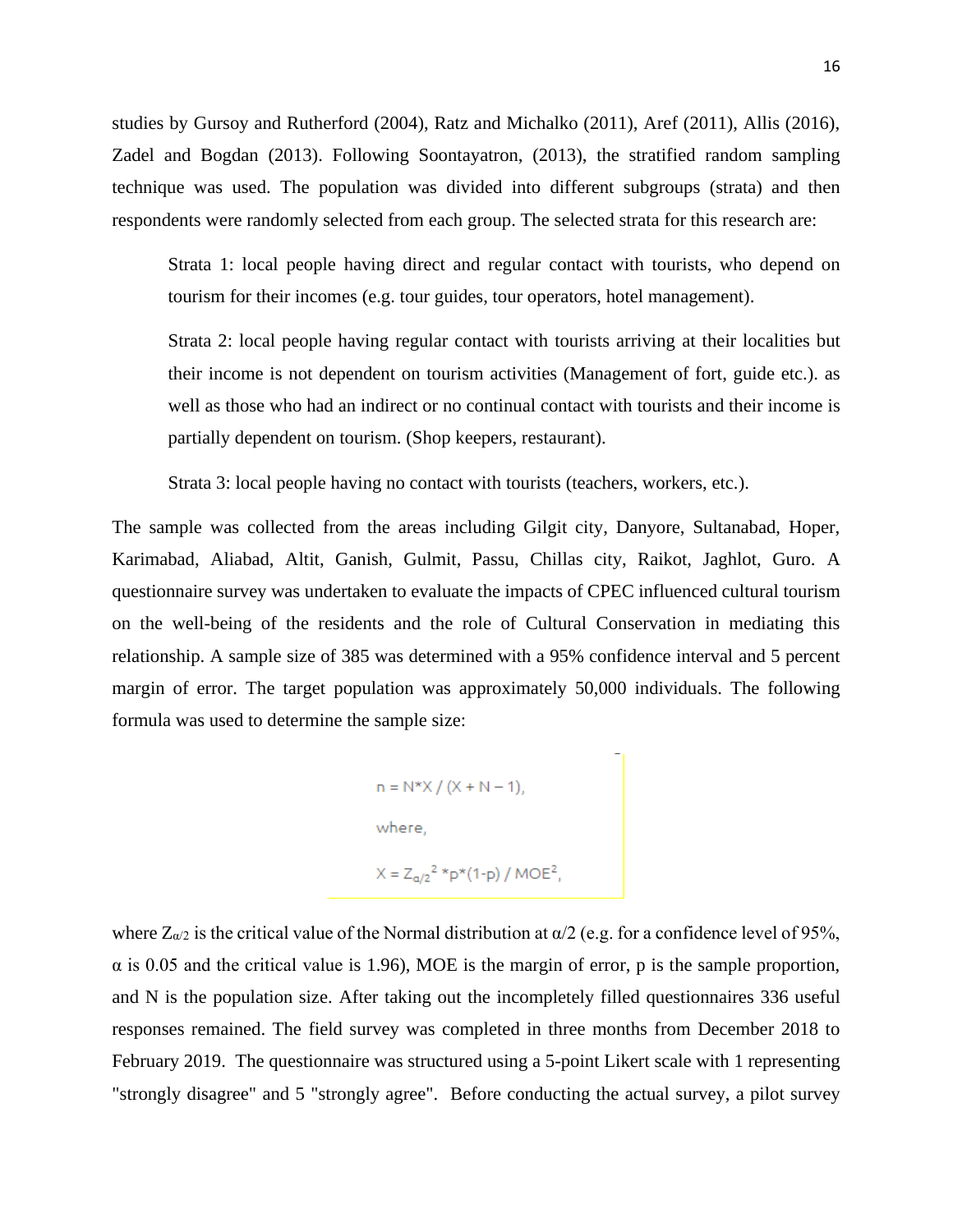was performed in November 2017. Data was collected from Gilgit city, involving a sample size of 40. This data was used to check the reliability of the questions in the questionnaire using Cronbach's Reliability test. After checking for the reliability, the questionnaires were filled by the residents of all four districts. All segments of the questionnaire had a Cronbach alpha value greater than 0.55 recommended by Yurdugul (2008). According to Yurdugul (2008), for sample sizes between 30 and 50 the alpha value should be greater than 0.55. The reliability test was run again on the data collected for the analysis and the results are shown in table 1.

| Sr.<br>No. | <b>Instruments</b> | Cronbach's alpha | No. of items |
|------------|--------------------|------------------|--------------|
|            | Culture Tourism    | .55              |              |
|            | Culture            | .720             | 31           |
| っ          | Wellbeing          | .799             | 26           |
|            | Culture of Youth   | .670             |              |
|            | CPEC               |                  | 21           |

**Table 1: Results for Chronbach's alpha for the reliability of data**

*Source: Primary data*

#### **4. Results and Discussion**

#### **4**.1. **Variables Construction**

The reliability analysis on the data from the 336 questionnaires comprised of the first part of the index construction. Principal Component Analysis is used to reduce the number of indicators to a single index. The first index that is CPEC-Cultural Tourism is obtained by using PCA, extracted from two principal components. These Principal components were derived from the rescaled rotated component matrix loadings multiplied by the responses of their respective indicators. Then these principal components were multiplied by the total variance explained by the extracted sum of square loadings to provide the final index value as suggested by Suhr (2005) and Abeyasekera (2005). Also, the Kaiser-Meyer-Olkin (KMO) value of 0.671 shows that the sample for the indicators of cultural tourism is 67.1% consistent and adequate. Table 2 shows the indicators, their mean and standard deviation for the respective components. Whereas, the variable Culture Tourism is perception about the trends in culture tourism to their region and also the perception regarding the impact of CPEC on the cultural tourism. Residents were asked questions about these respective issues to help construct the index which has been termed as CPEC influenced cultural tourism.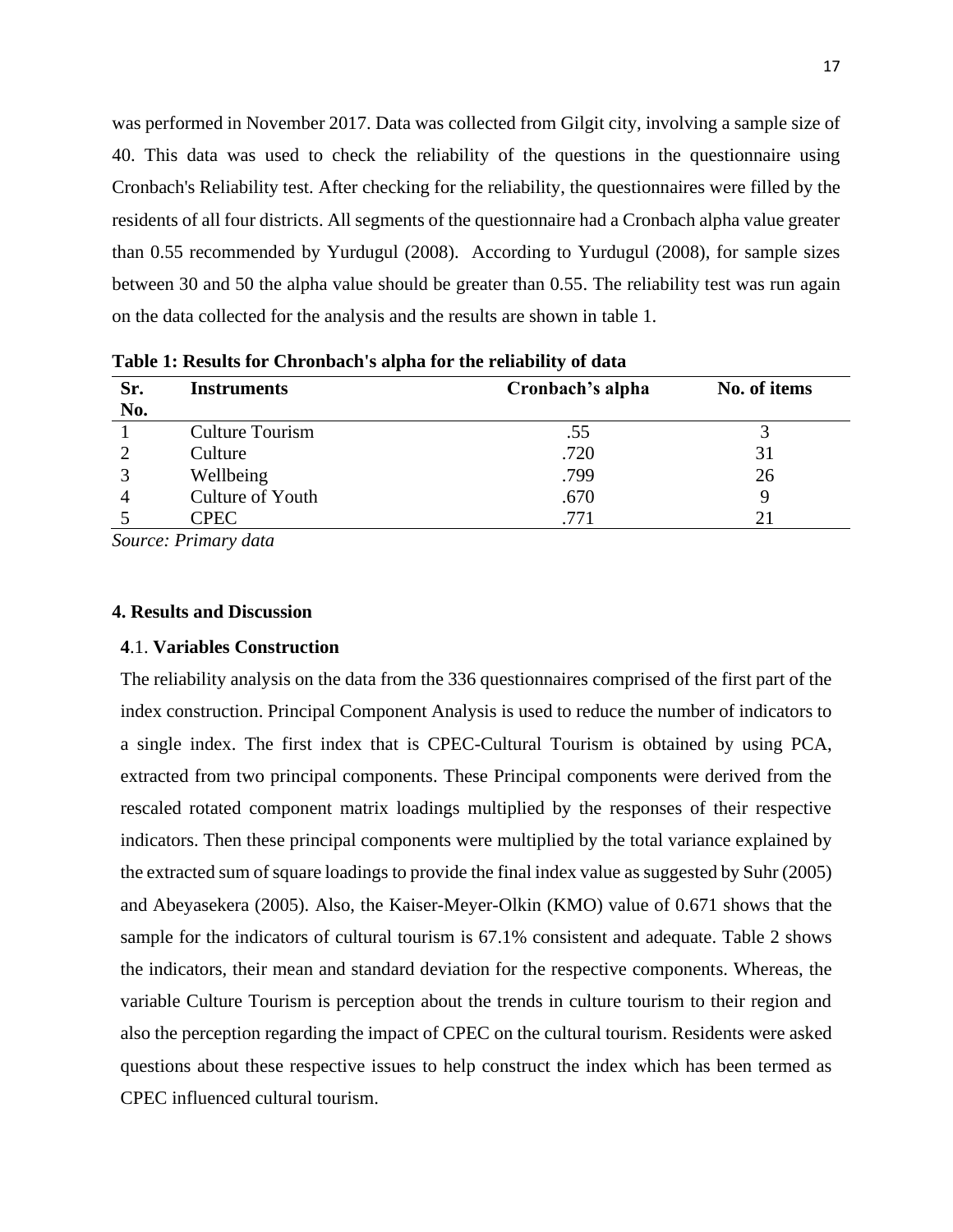| <b>Indicators of Cultural Tourism</b>                                                                         | <b>Mean</b> | Std.<br><b>Deviation</b> |
|---------------------------------------------------------------------------------------------------------------|-------------|--------------------------|
| Tourists appreciate the culture (lifestyle, food, music, dance, language<br>etc.) more than any other object. | 3.76        | 1.23                     |
| Tourist arrivals to this region has increased only because of cultural<br>attractions.                        | 2.89        | 1.30                     |
| The cultural attractions of this region are unique to tourists than any other<br>region in Pakistan.          | 4.03        | 1.14                     |
| CPEC helps promote the culture of GB through tourism and<br>advertisements                                    | 3.74        | 1.12                     |
| CPEC helps promote tourism in GB.                                                                             | 3.85        | 1.11                     |
| CPEC helps facilitate tourism through tourism information desks                                               | 3.74        | 1.18                     |
| CPEC helps make this place an easy and safe to go tourist destination.                                        | 3.58        | 1.27                     |

Similarly, table 3 shows the list of indicators, their mean and standard deviation used to obtain cultural conservation index. Cultural conservation index was derived from 5 components derived through a PCA using fifteen indicators. Similarly, the Kaiser-Meyer-Olkin's (KMO) of 0.63 shows that the dataset is 63% consistent and adequate which is fairly good according to the previous literature. Further, these impacts of tourism on culture were derived from previous researchers including Brunt and Courtney (1999) and Besculides et. al. (2002).

| Table 3: Descriptive Statistics of Indicators of Cultural Conservation                                                               |      |                  |  |
|--------------------------------------------------------------------------------------------------------------------------------------|------|------------------|--|
| <b>Indicators of Cultural Conservation</b>                                                                                           |      | Std.             |  |
|                                                                                                                                      |      | <b>Deviation</b> |  |
| Tourism helps us strengthen our belief/faith                                                                                         | 2.78 | 1.391            |  |
| It helps us understand belief/faith of others too                                                                                    | 3.21 | 1.380            |  |
| Tourism is promoting the native/local language of the region                                                                         | 3.35 | 1.380            |  |
| Tourism is promoting the arts and crafts of the region                                                                               | 4.04 | .939             |  |
| It helps handicraft evolve over the time according to the need of tourists.                                                          | 3.77 | 1.031            |  |
| It is bringing positive moral values and ethics to the region.                                                                       | 3.03 | 1.301            |  |
| Tourism is helping in the promotion of traditional music of the region.                                                              | 3.95 | .991             |  |
| It improves and encourages residents to show off their traditional dance.                                                            | 3.92 | .997             |  |
| Tourists are more attracted to objects like arts/music/dance.                                                                        | 3.96 | .982             |  |
| Tourism helps improve the architectural structure.                                                                                   | 3.77 | 1.059            |  |
| It is encouraging local residents to adopt modern architecture and the<br>traditional or cultural architecture will soon be extinct. | 3.63 | 1.122            |  |
| It gives us a sense of pride regarding our culture                                                                                   | 3.69 | 1.087            |  |
| It helps improve the image of our community and country                                                                              | 3.84 | .987             |  |
| It gives us a stronger sense of ethnic identity                                                                                      | 3.74 | 1.016            |  |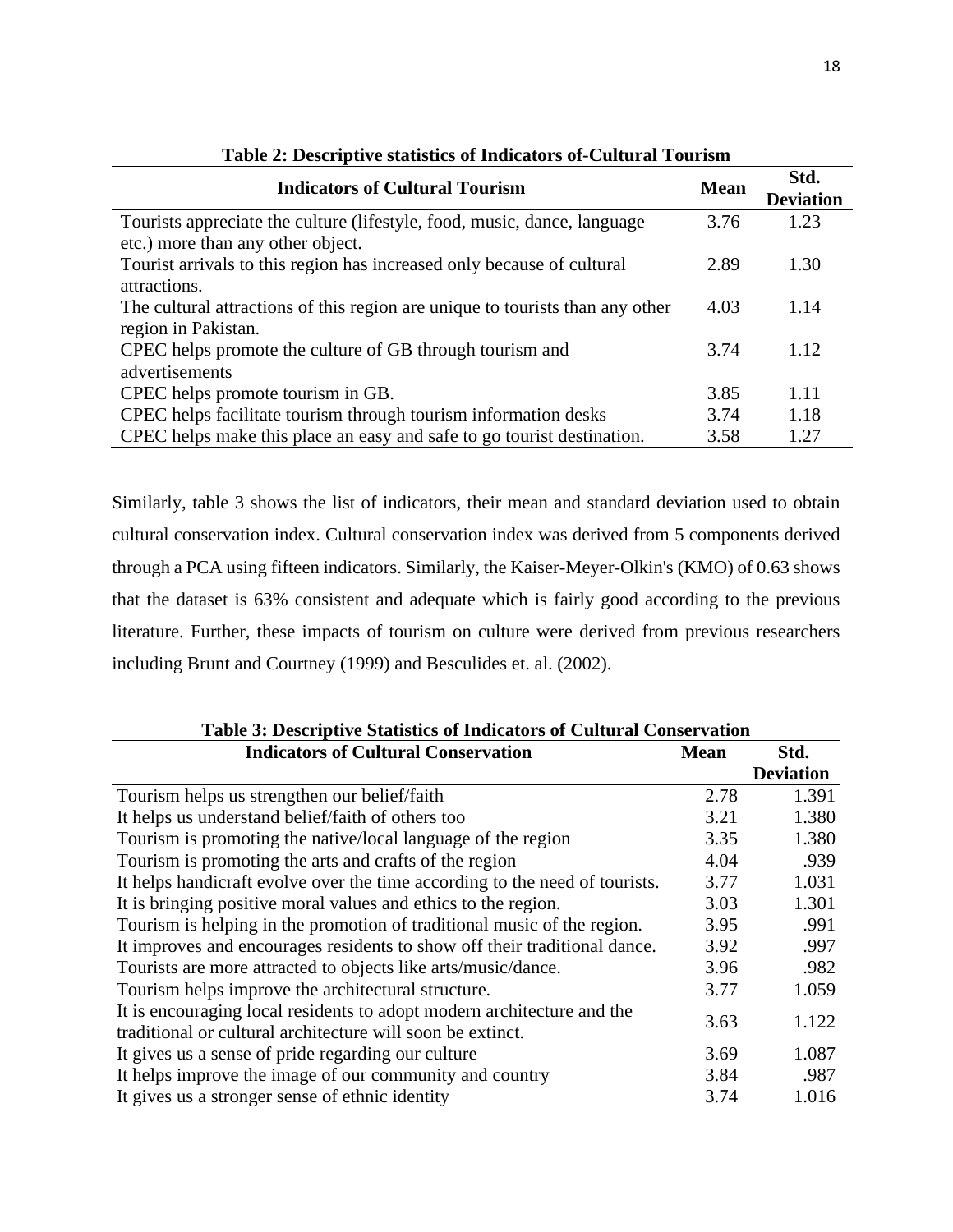| It helps eliminate stereotypes/bad image of other cultures and countries | 3.64 | 1.165 |
|--------------------------------------------------------------------------|------|-------|
| and ours too.                                                            |      |       |

In the same manner, the index for the wellbeing of residents was derived by using PCA and following the procedure as described above. Estimating the index from 9 principal respective components explaining the maximum variation in the data. Table 4 shows the mean and standard deviations of the indicators which derive the principal components of the wellbeing index. Similarly, the KMO value of 0.72 shows that the data is 72% sufficient and consistent for this study which is higher than the benchmark value of 0.60.

| <b>Table 4: Descriptive Statistics of Indicators of Wellbeing</b>                                                                  |      |                  |  |
|------------------------------------------------------------------------------------------------------------------------------------|------|------------------|--|
| <b>Indicators of Wellbeing</b>                                                                                                     |      | Std.             |  |
|                                                                                                                                    |      | <b>Deviation</b> |  |
| Tourism has increased your income at your current job                                                                              | 4.12 | 1.051            |  |
| It has increased employment opportunities                                                                                          | 4.41 | .817             |  |
| It gives economic security of your job                                                                                             |      | 1.112            |  |
| Your family income has improved                                                                                                    |      | 1.078            |  |
| You get more pay and fringe benefits                                                                                               |      | 1.115            |  |
| It improves the educational standard of the region                                                                                 |      | 1.169            |  |
| It brings awareness and competition which makes the people of this<br>region more diverted toward education                        |      | 1.091            |  |
| It helps bring innovative ideas specifically the entrepreneurial education,<br>and gives a platform to practically experiment them |      | 1.102            |  |

Finally in deriving a framework for this study based on the theoretical framework in the previous section and hence describing the relationship between CPEC-cultural-tourism, cultural conservation and objective wellbeing using mediation analysis. Following the framework explained in the previous section, the path diagram (figure 2) shows the details of the components of the indexes from which they were derived, hence providing a complete picture of the relationships among the variables.

## **4.2. Results**

Baron and Kenny's (1986) approach was adapted to test for mediation of cultural conservation to impact the relationship between CPEC-Cultural-tourism and wellbeing of residents. Several regression analysis and bootstrapping were used to estimate the result for the relationship and the mediation effect. Hitherto, the most common technique used is these strategies was described by Baron and Kenny (1986). The results of the mediation analysis through bootstrapping (by using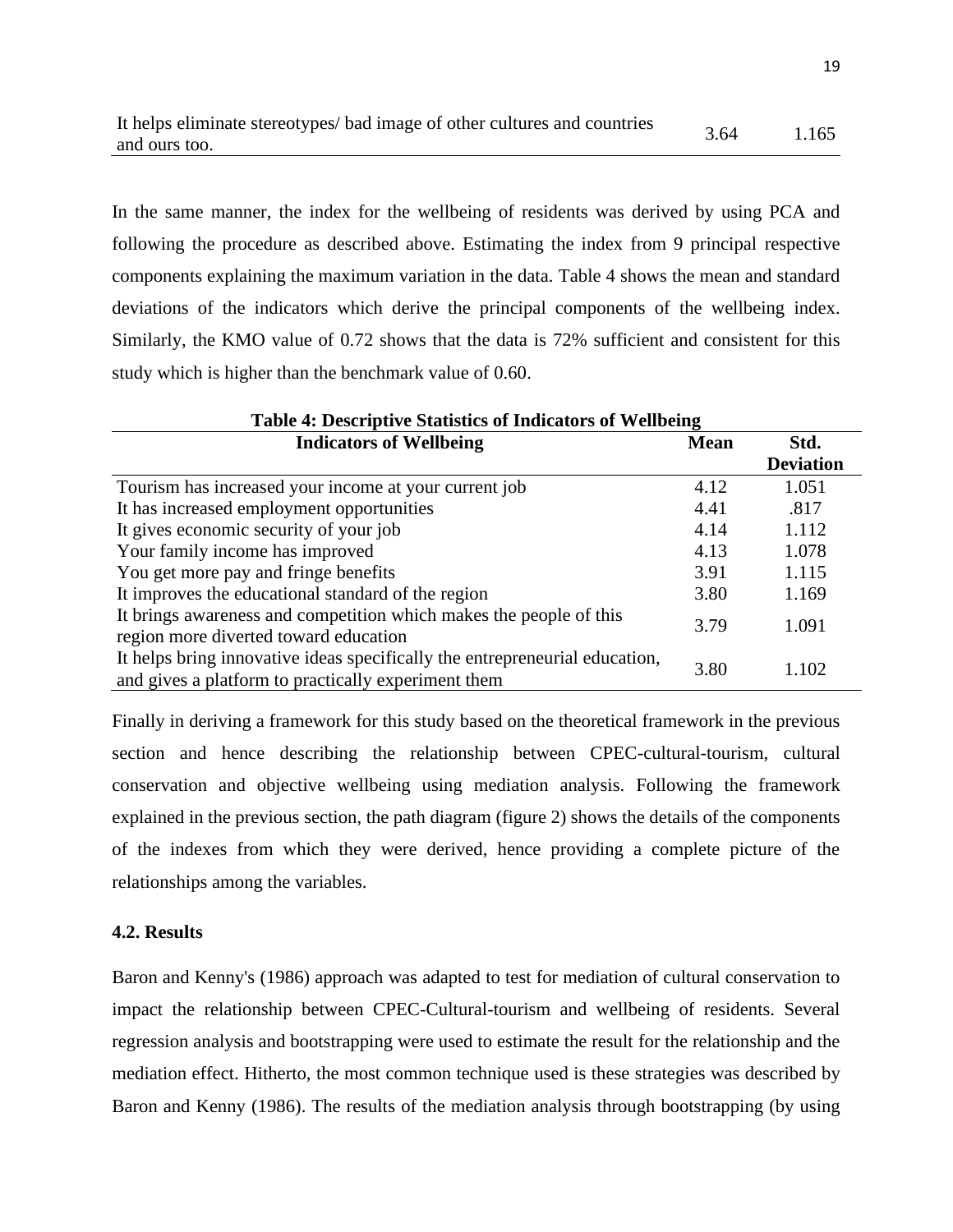process macro in SPSS introduced by a psychologist Andrew F. Hayes) is discussed in the table 5. It reveals both standardized and unstandardized regression coefficients, standard error, t-value and the BootCI (the boot generated upper and lower confidence intervals).

| Table 5: The regression results for Mediation Analysis |                       |                     |           |         |               |
|--------------------------------------------------------|-----------------------|---------------------|-----------|---------|---------------|
| Regression Coefficient $\beta$                         |                       |                     |           |         |               |
| <b>Regression</b>                                      | <b>Unstandardized</b> | <b>Standardized</b> | <b>SE</b> | t-value | <b>BootLL</b> |
|                                                        | regression            | regression          |           |         | <b>CI/BOO</b> |
|                                                        | coefficient $\beta$   | coefficient $\beta$ |           |         | <b>TULCI</b>  |
| $\beta_c$ (OWB-CT)                                     | $0.30***$             | $0.22***$           | 0.05      | 4.03    | 0.19/0.43     |
| $\beta$ <sub>a</sub> (CC-CT)                           | $0.17***$             | $0.32***$           | 0.03      | 5.45    | 0.11/0.23     |
| $\beta_b$ (OWB-CC)                                     | $0.62***$             | $0.33***$           | 0.10      | 6.25    | 0.43/0.82     |
| $\beta_d$ (OWB-                                        | $0.20***$             | $0.18***$           | 0.06      | 3.37    | 0.08/0.32     |
| CT.CC)                                                 |                       |                     |           |         |               |

*Note: OWB, objective wellbeing; CT, CPEC-Culture Tourism; CC, Culture conservation. The sign \* shows the level of significance (\*\* shows significance at p<0.05 & \*\*\* shows significance at p<0.01)*

The results from mediation analysis is explained in both table 5 above as well as in the figure (4) below.

## **Model A**



**Figure 4: Results of the Mediation Analysis**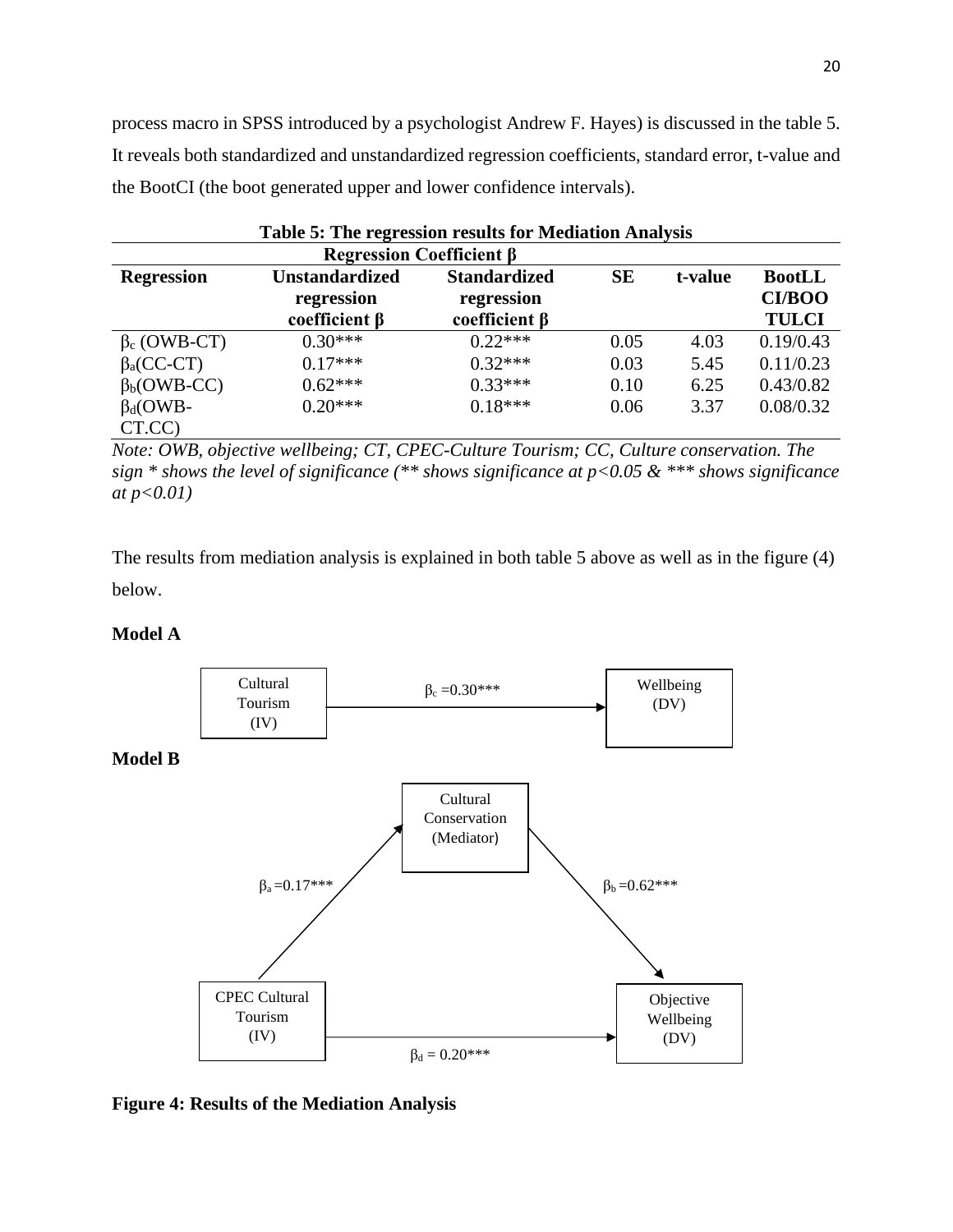These results based on a 5000 bootstrapped sample (as suggested by Preacher & Hayes, 2008) show that the total effect of Culture Tourism on objective wellbeing was positive and significant showed in step 1 of table 5 (total effect=0.17 se=0.03,  $p<0.01$ ). Step 2 and 3 of the regression analysis in table 5 show a positive and significant relationship of independent variable with the mediator (IV-> M=0.32, se= 0.03, p<0.01) consequently, showing a positive and significant relationship of mediator to the dependent variable ( $M$ ->DV=0.62, se=0.10, p<0.01). Meanwhile, the direct effect (indicated by step 4 in table 5) was not significant (direct effect  $=0.20$ , se $=0.06$ , p<0.01). Hence giving an insight that cultural conservation partially mediated the relationship between culture tourism and objective wellbeing of residents (step 4 in table 5). In addition, with reference to Baron and Kenny (1986), complete mediation happens when the path from the independent variable to dependent variable is reduced in absolute size and is insignificant when the mediating variable is introduced otherwise it partially mediates the effect.

#### **4.3. Discussion**

This study shows that increased cultural tourism fostered by CPEC has a significant and positive impact on the wellbeing of the residents in the Gilgit-Baltistan region of Pakistan. Hence, our findings support that of previous studies that linked cultural tourism with residents' wellbeing (Aref, 2011; Kim, 2002; Mathew and Sreejech, 2017). These results further support the argument that increased cultural tourism is linked with the demand for tangible and intangible depiction of the local culture (Richards, 2007; UNWTO, 2005). The study further shows that the market for local arts and crafts, entertainment/music/dance, cultural food, architecture, and museums is linked with increased cultural tourism.

The results further show that there is a positive and significant relationship between cultural tourism and cultural conservation. Therefore, our study supports the notion of positivity in this relationship (Boniface, 2013; Richards, 2017), rather than concerns about potential negative impacts as feared by some scholars (Besculides et al., 2002). These results suggest that cultural tourism encourages the cultural conservation as well as interest in preserving that specific culture (Bec et al., 2019; Richards, 2017). It is further noted that as culture tourism increases, the residents of the tourist destination try to grab these tourism opportunities by promoting their indigenous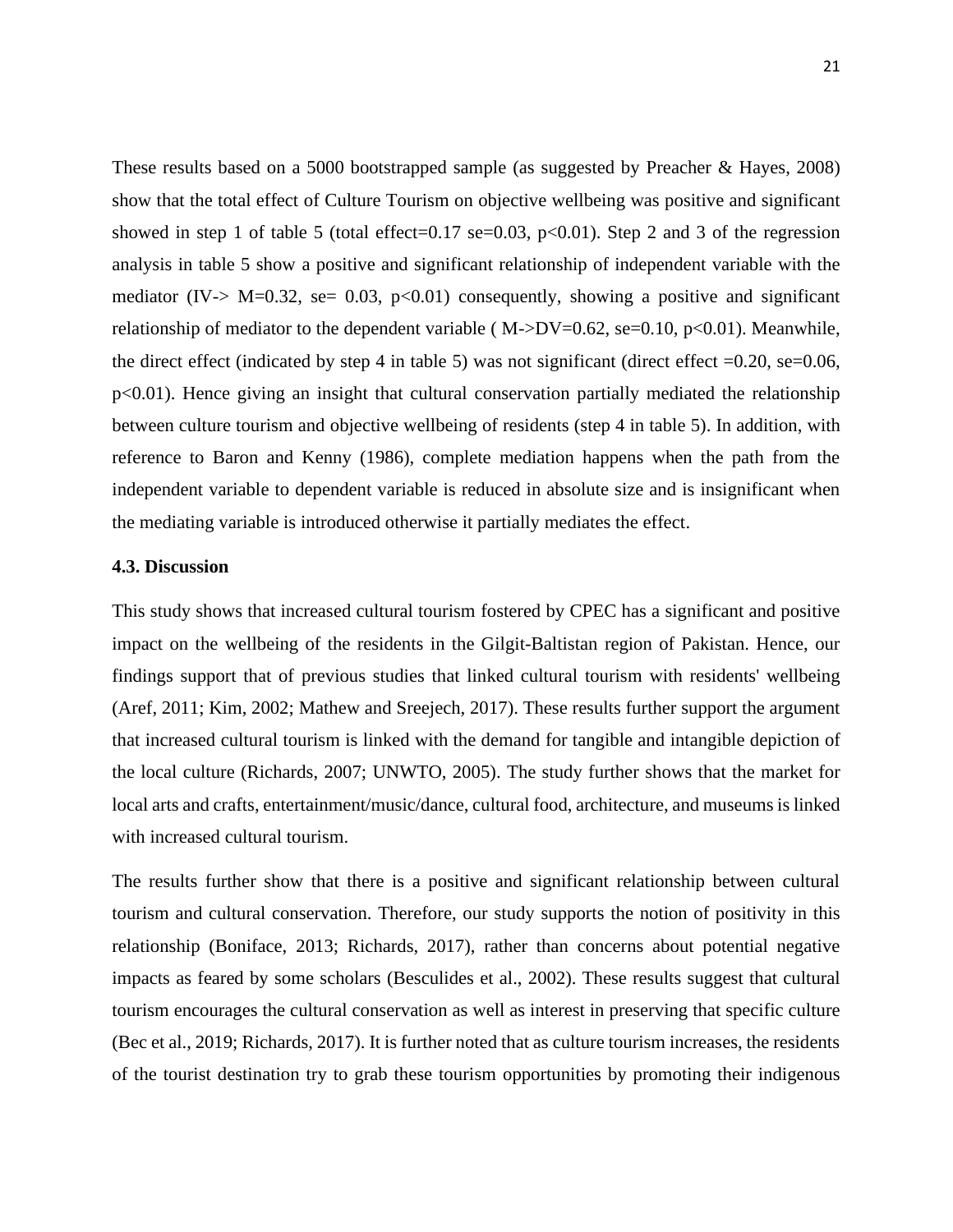culture, hence commodifying both tangible and intangible objects associated with their culture (Robinson and Picard, 2006; Young and Markham, 2020).

The study also reveals that a positive and significant indirect impact of CPEC influenced cultural tourism on residents' wellbeing is mediated by culture conservation. This finding is in line with some prior studies analyzing similar relationships in different contexts (eAllis, 2016; Ahebwa et. al., 2016 UNWTO, 2005). Culture conservation playing the role of mediator states that cultural tourism plays a positive role in increasing the host community's objective wellbeing in the presence of cultural conservation. Since cultural assets, including tangible and intangible objects as well as expression of a society's values, play an important role in attracting tourists i.e., they play a role of pull factors for the tourist attraction (Bec et al., 2019; Young and Markham, 2020).

It has been referred by Bandarin et. al. (2011) that the relationship between culture (and cultural tourism) and development can be very collaborative, hence creating a pragmatic circular path. Based on this and other similar studies like Yang and Wall (2009) it is argued that as culture conservation increases, the wellbeing of the host community increases which in turn brings about development in the region. Due to increased development (and economic empowerment of locals), facilities, more specifically road, transportation, accommodation and food, improve hence attracting more cultural tourists to the region. Most of the tourists who visit these tourist destinations are more interested in the history of the place and its people, they therefore visit historical sites, forts and museums, local handicraft shops, cultural sites, national parks and patronize locally prepared organic food. Such activities encourage residents to commodify their cultural objects to improve their living standards and hence increase their wellbeing. When tourists arrive in these regions, they consume these commodities available at these sites, which will help the community either directly or indirectly to improve their objective wellbeing.

The cultural history of Gilgit-Baltistan is of great interest to visitors since it is located in the far North of Pakistan with mighty mountainous ranges, different National parks, including Khunjerab National park, forts and mosques including Baltit Fort, Altit Fort, an old mosque in Nagar Khaas, fairy meadows, and more importantly the old silk route along the Karakorum Highway. These heritage and other tourist attraction sites must be given an international recognition like their inclusion in the World Heritage Monuments list of the UNESCO. This will give international recognition to these cultural sites as well as to the region, as stated by Ryan and Silvanto (2011).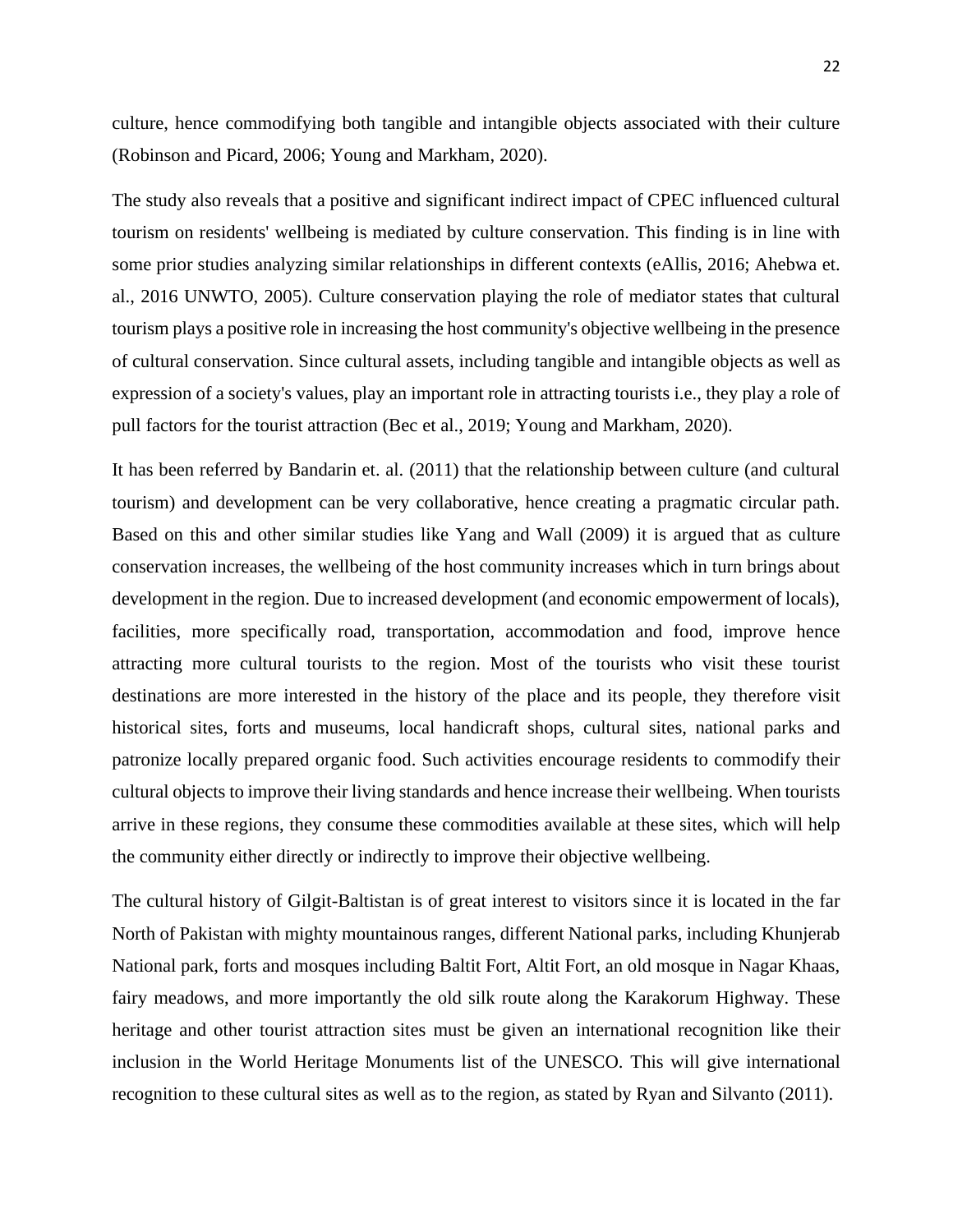#### **5. Implications, limitations and future research directions**

This chapter has both theoretical and practical implications. Firstly, a key theoretical implication relates to the need for the context-specific theorization of issues like cultural tourism and wellbeing. The available definitions and constructs have been used to address these topics. However, it is an established fact in the extant literature that cultural perceptions concerning wellbeing tend to differ between different societies, where some aspects of wellbeing may be perceived more important than others (Dalziel et al., 2018). If scholars in the field of cultural tourism incorporate such sensitivities in their theorization, it will be beneficial for the emerging research stream, focusing on cultural tourism in developing countries, where the cultural paradigm is collectivistic. A key practical implication relates to the urgent need for skills development concerning the commodification of local cultural aspects in the Gilgit-Baltistan region. As cultural tourism is an emergent phenomenon in this region, the development of vocational training programs and hands-on guidance to the local entrepreneurs will increase the wellbeing of local residents and contribute to overall social value creation. Social value creation through (vocational) skills development has been highlighted in some recent studies as very important by scholars to ensure the viability of operations in any business field (e.g., Golgeci et al., 2021). Hence, this aspect should be taken seriously by the relevant policymakers to help develop such vocational skills in the region. Specialization in different cultural products like local art, cuisine, music, and heritage can significantly enrich tourists' cultural experiences. So far, there is a lack of such skills development and training initiatives at the policy level in the Gilgit-Baltistan region. Although there has been a visible improvement in infrastructure in this region due to CPEC, due to the mountainous nature of the region, more needs to be done to increase access to culturally attractive sites and valleys as well as ensure all-year-round access, rather than only seasonal access in summer or spring.

It is further important to mention that the ongoing COVID-19 pandemic has significantly influenced every aspect of life, including tourism in mountainous regions, where the economic dependence on tourism is very high (Nepal, 2020). Policymakers in the Gilgit-Baltistan region need to think about incorporating technological elements to enhance the cultural tourism experience in the region by offering interested tourists, different options like virtual tours and developing 3-D tour programs. For this they can benchmark on initiatives undertaken in different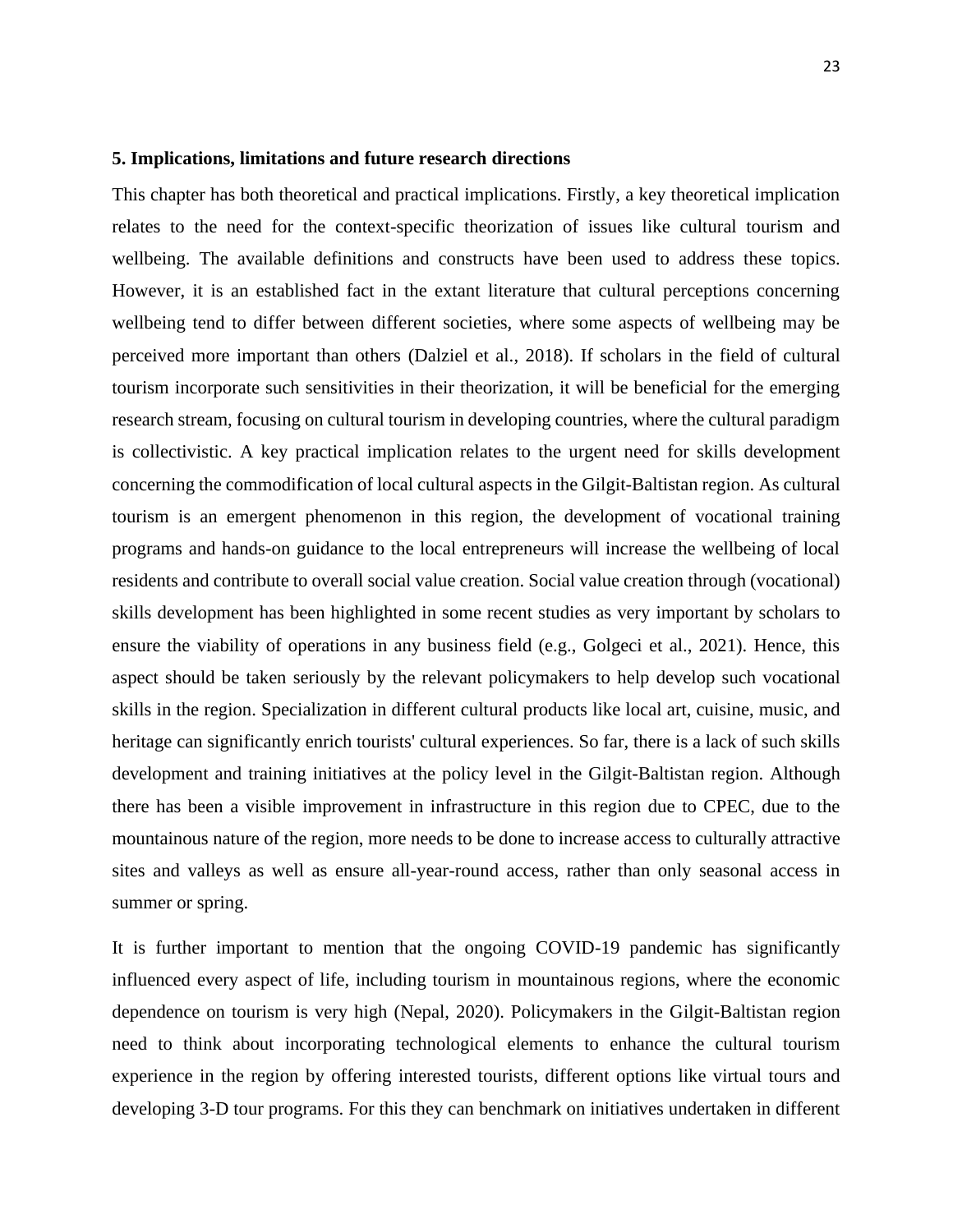western countries since the start of COVID-19. Availability of such options while the world still waits to return to normality will help keep the tourism sector functional and offer new possibilities for commodification of local cultural products.

This study however has several limitations. Firstly, it is based on data collected from selected parts of the Gilgit-Baltistan region, and findings cannot be generalized to other parts of Pakistan, due to significant variation in geography, climate, and cultural dynamics. However, the aim of the paper was to focus on this significantly under-researched region, and the findings provide a bases for future studies to build on this research. In particular, there is a need to undertake in-depth and qualitative research where specificities of different cultural tourism elements should be analyzed in relation to particular types and categories of cultural tourists (e.g., individual or family tourists from Pakistan, international tourists and group tourists). Such in-depth research is expected to offer specific insights concerning the development of tailor-made cultural tourism experiences for different groups, which is expected to strengthen further, local residents' wellbeing engaged with the tourism business. Finally, so far, there is a lack of research on tourists' cultural adjustment strategies when they visit indigenous communities in the region, who may have specific local customs and cultural sensitivities. Future researchers should explore this avenue, as their findings will be beneficial to both visiting tourists in the adjustment process while exploring and immersing themselves in the local culture and local touristic entrepreneurs to understand the process of adjustment of visitors and limitations associated with it.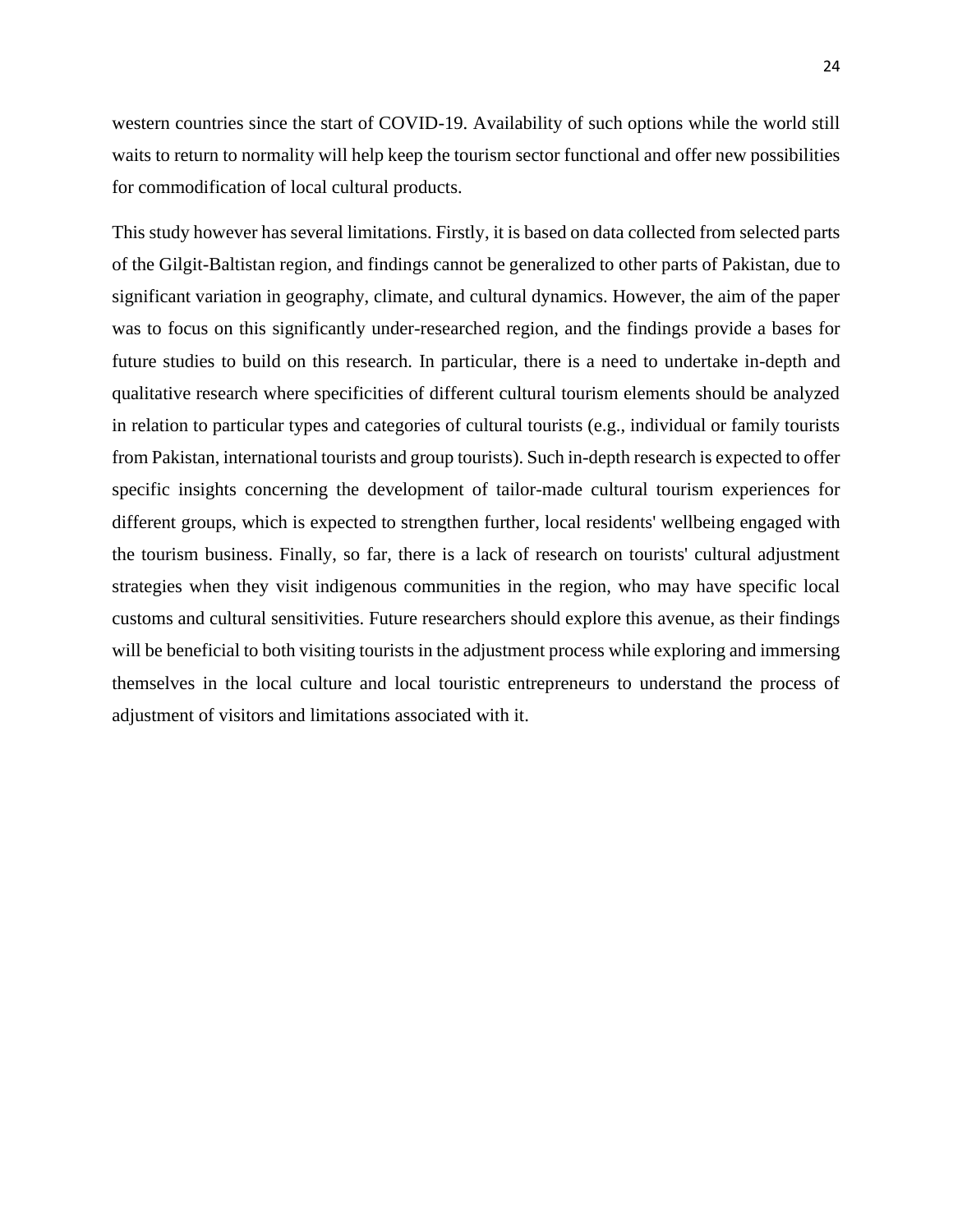#### **References**

- Abeyasekera, S. (2005). *Multivariate methods for index construction*, available online at [https://unstats.un.org/unsd/hhsurveys/pdf/Chapter\\_18.pdf](https://unstats.un.org/unsd/hhsurveys/pdf/Chapter_18.pdf)
- Ahebwa, W. M., Aporu, J. P., & Nyakaana, J. B. (2016). Bridging community livelihoods and cultural conservation through tourism: a Case study of Kabaka heritage trail in Uganda. *Tourism and Hospitality Research*, *16*(2), 103-115.
- Alatartseva, E., & Barysheva, G. (2015). Well-being: subjective and objective aspects. *Procedia-Social and Behavioral Sciences*, *166*, 36-42.
- Allis T. (2016). Culture and Tourism, in Lohmann, G.,& Netto, A. P. (Eds). *Tourism theory: Concepts, models and systems*. Wallingford: CABI Press.
- Asmelash, A. G., & Kumar, S. (2019). Assessing progress of tourism sustainability: Developing and validating sustainability indicators. *Tourism Management*, *71*, 67-83.
- Aref, F. (2011). The effects of tourism on quality of life: A case study of Shiraz, Iran. *Life Science Journal*, *8*(2), 26-30.
- Bandarin, F., Hosagrahar, J., & Sailer Albernaz, F. (2011). Why development needs culture. *Journal of Cultural Heritage Management and Sustainable Development*, *1*(1), 15-25
- Baron, R. M., & Kenny, D. A. (1986). The moderator-mediator variable distinction in social psychological research: Conceptual, strategic, and statistical considerations. *Journal of personality and social psychology*, *51*(6), 1173
- Bec, A., Moyle, B., Timms, K., Schaffer, V., Skavronskaya, L., & Little, C. (2019). Management of immersive heritage tourism experiences: A conceptual model. *Tourism Management*, *72*, 117-120.
- Besculides, A., Lee, M. E., & McCormick, P. J. (2002). Residents' perceptions of the cultural benefits of tourism. *Annals of tourism research*, *29*(2), 303-319
- Boniface, P. (2013). *Managing quality cultural tourism*. New York: Routledge.
- Brohman, J. (1996). New directions in tourism for third world development. *Annals of tourism research*, *23*(1), 48-70
- Brunt, P., & Courtney, P. (1999). Host perceptions of socio-cultural impacts. *Annals of Tourism Research*, *26*(3), 493-515.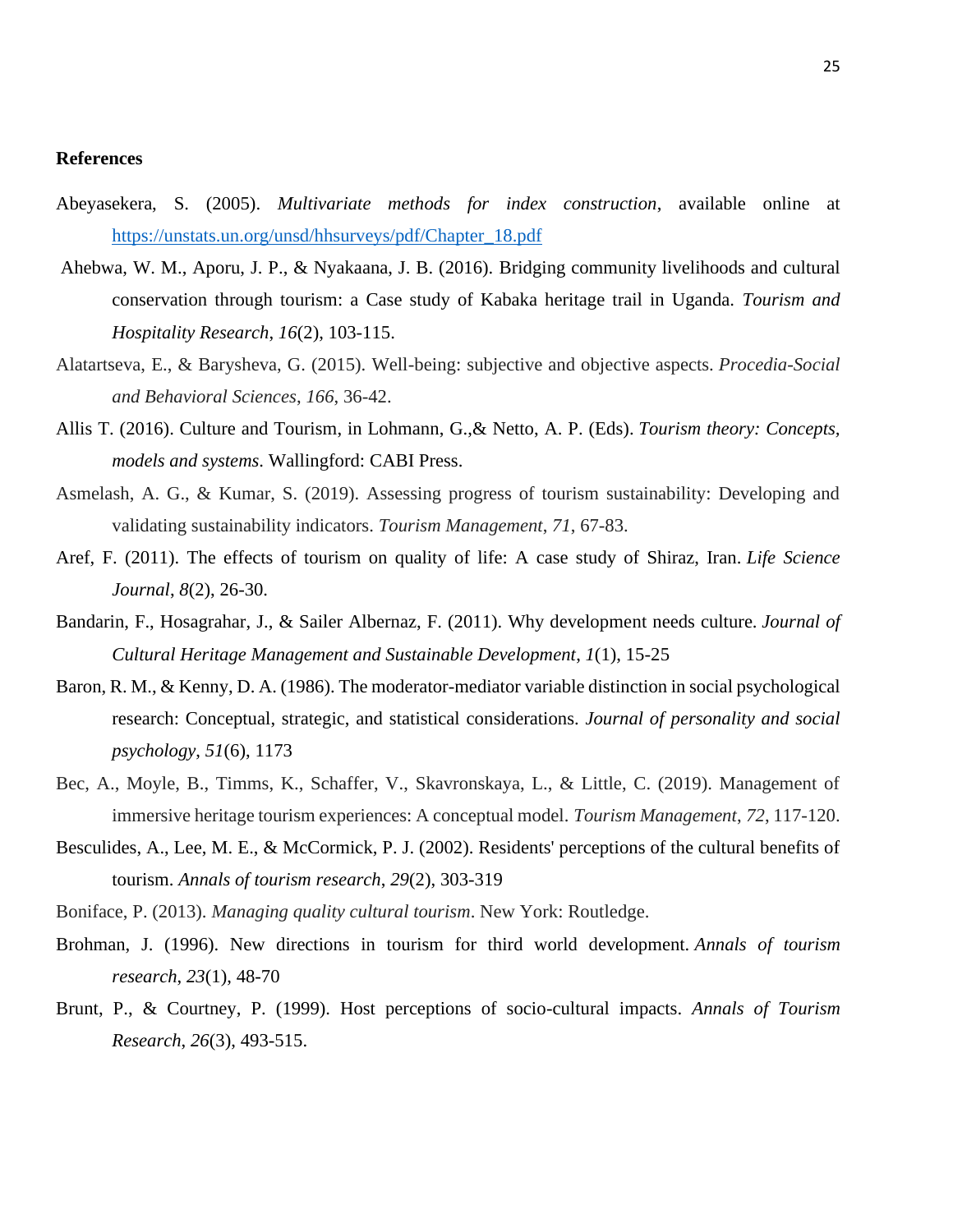- Baig, S., Qasim, M., Xuemei, L., & Alam, K. M. (2020). Is the China-Pakistan economic corridor an opportunity or a threat for small and micro-entrepreneurs? Empirical evidence from Northern Pakistan. *Sustainability*, *12*(5), 1727.
- Baig, S., & Zehra, S. (2020). China-Pakistan economic corridor, governance, and tourism nexus: evidence from Gilgit-Baltistan, Pakistan. *Current Issues in Tourism*, *23*(23), 2884-2889.
- Baig, S., Khan, A.A. & Khan, A.A.(2021) A time series analysis of causality between tourist arrivals and climatic effects for nature-based tourism destinations: evidence from Gilgit-Baltistan, Pakistan. *Environ Dev Sustain* **23,** 5035–5057 <https://doi.org/10.1007/s10668-020-00803-0>
- Borowiecki, K. J., & Castiglione, C. (2014). Cultural participation and tourism flows: An empirical investigation of Italian rovinces. *Tourism Economics*, *20*(2), 241 262. <https://doi.org/10.5367/te.2013.0278>
- Cellini, R. & Cuccia, T. (2013). Museum and monument attendance and tourism flow: a time series analysis approach, Applied Economics, 45:24, 3473-3482, DOI: 10.1080/00036846.2012.716150
- Cheer, J. M., & Lew, A. A. (Eds.). (2017). *Tourism, resilience and sustainability: Adapting to social, political and economic change*. Oxon: Routledge.
- Dwyer, L., Forsyth, P. and Dwyer, W. (2010). Tourism economics and policy. Channel View Publications, Cheltenha
- Dalziel, P., Saunders, C., & Saunders, J. (2018). *Wellbeing economics: the capabilities approach to prosperity*. Cham: Springer Nature.
- Fang, W. T. (2020). Cultural tourism. In W.T. Fang (Ed), *Tourism in Emerging Economies* (pp. 75-101). Singapore: Springer.
- Fusté-Forné, F. (2019). Seasonality in food tourism: wild foods in peripheral areas. *Tourism Geographies*. Online first article available at<https://doi.org/10.1080/14616688.2018.1558453>
- Gölgeci, I., Arslan, A., Khan, Z., & Kontkanen, M. (2021). Foreign firm operations and skills development of local employees in violence-hit countries. *Technological Forecasting and Social Change*, *162*, 120376.
- Gursoy, D., & Rutherford, D. G. (2004). Host attitudes toward tourism: An improved structural model. *Annals of Tourism Research*, *31*(3), 495-516.
- Kenny, D. A., Kashy, D. A., & Bolger, N. (1998). Data analysis in social psychology. *The handbook of social psychology*, *1*(4), 233-265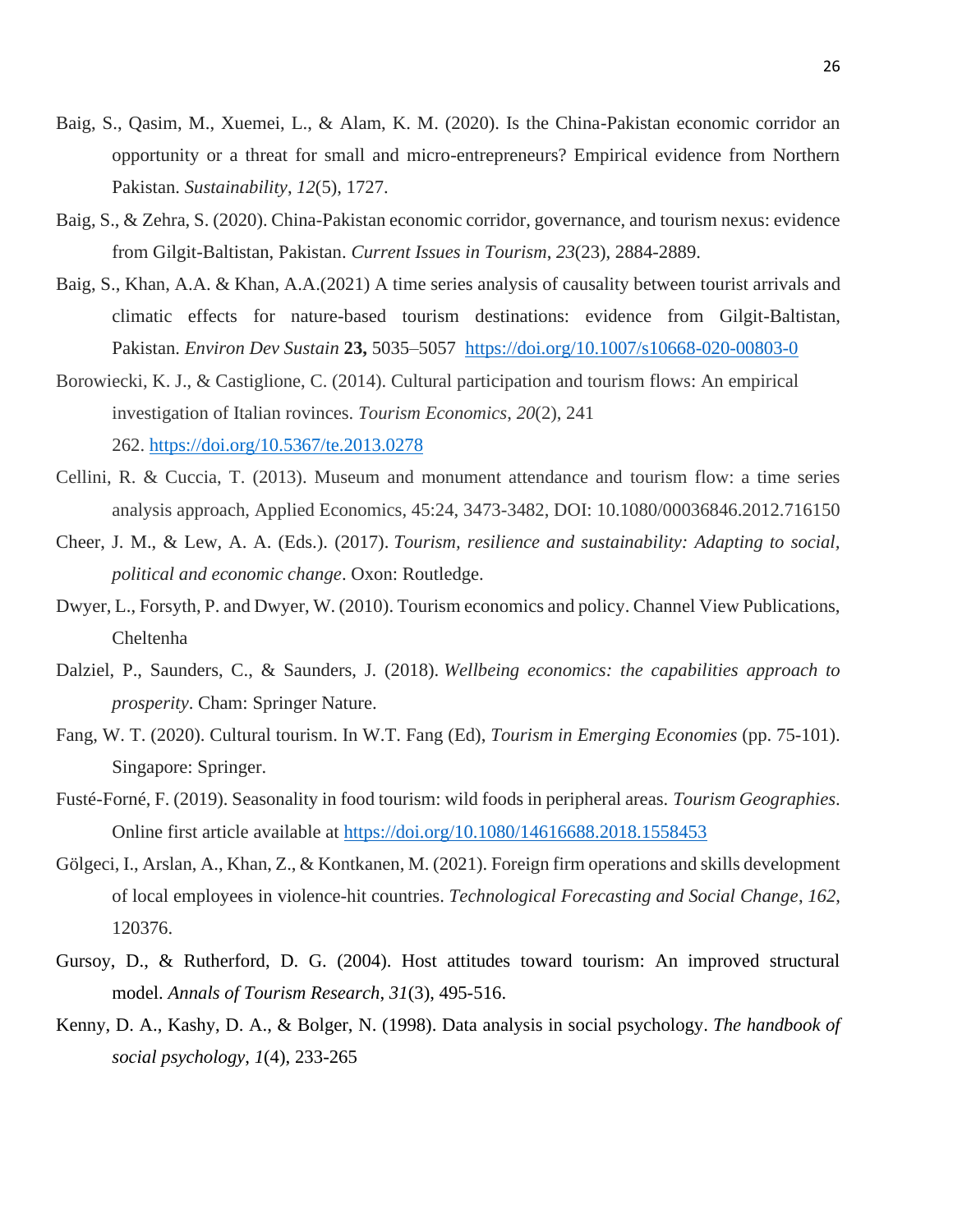- Kim, K. (2002). The effects of tourism impacts upon quality of life of residents in the community (Doctoral dissertation, Virginia Tech), available online at [https://vtechworks.lib.vt.edu/bitstream/handle/10919/29954/Title\\_and\\_Text.pdf?sequence=1](https://vtechworks.lib.vt.edu/bitstream/handle/10919/29954/Title_and_Text.pdf?sequence=1)
- Khan, A., Khalid, M., Ali, S. (2018). Cultural Tourism under CPEC: A Case Study of Peshawar Valley, KPK. CPEC-Spring issue-2018. Available online at <http://cpec.gov.pk/brain/public/uploads/documents/Magazine2-2.pdf>
- Malik, A. R. (2018). The China–Pakistan Economic Corridor (CPEC): a game changer for Pakistan's economy. In B.R. Deepak (Ed), *China's Global Rebalancing and the New Silk Road* (pp. 69-83). Singapore: Springer.
- Mathew, P. V., & Sreejesh, S. (2017). Impact of responsible tourism on destination sustainability and quality of life of community in tourism destinations. *Journal of Hospitality and Tourism Management*, *31*, 83-89.
- Nepal, S. K. (2020). Adventure travel and tourism after COVID-19–business as usual or opportunity to reset?. *Tourism Geographies*, *22*(3), 646-650.
- Nigar, N. (2018). Ecotourism for Sustainable Development in Gilgit-Baltistan. *Strategic Studies*, *38*(3), 72-85.
- Olsen, D. H. (2011). Towards a religious view of tourism: Negotiating faith perspectives on tourism. *Tourism Culture & Communication*, *11*(1), 17-30.
- Pandey, R. N., Chettri, P., Kunwar, R. R., & Ghimire, G. (1995). A case study on the effects of tourism on culture and the environment. *UNESCO Principal Regional Office for Asia and the Pacific.*  Available at a set online at a set of  $\alpha$  at a set of  $\alpha$  at a set of  $\alpha$  at a set of  $\alpha$  at a set of  $\alpha$  at a set of  $\alpha$  at a set of  $\alpha$  at a set of  $\alpha$  at  $\alpha$  and  $\alpha$  at  $\alpha$  and  $\alpha$  at  $\alpha$  and  $\alpha$  at  $\alpha$  a

<https://resourcecentre.savethechildren.net/sites/default/files/documents/2996.pdf>

- Perdue, R. R., Tyrrell, T., & Uysal, M. (2010). Understanding the value of tourism: conceptual divergence. In D. Pearce, & R. Butler (Eds.), *Tourism research: A 20:20 vision* (pp. 123-134). Oxford: Goodfellow Publishers.
- Preacher, K. J., & Hayes, A. F. (2008). Asymptotic and resampling strategies for assessing and comparing indirect effects in multiple mediator models. *Behavior research methods*, *40*(3), 879-891.
- Ratten, V., Costa, C., & Bogers, M. (2019). Artisan, cultural and tourism entrepreneurship. *International Journal of Entrepreneurial Behavior & Research*. 25(4), 582-591.
- Richards, G. (Ed.) (2007). *Cultural Tourism: Global and Local Perspectives*, Haworth Press, Binghamton, NJ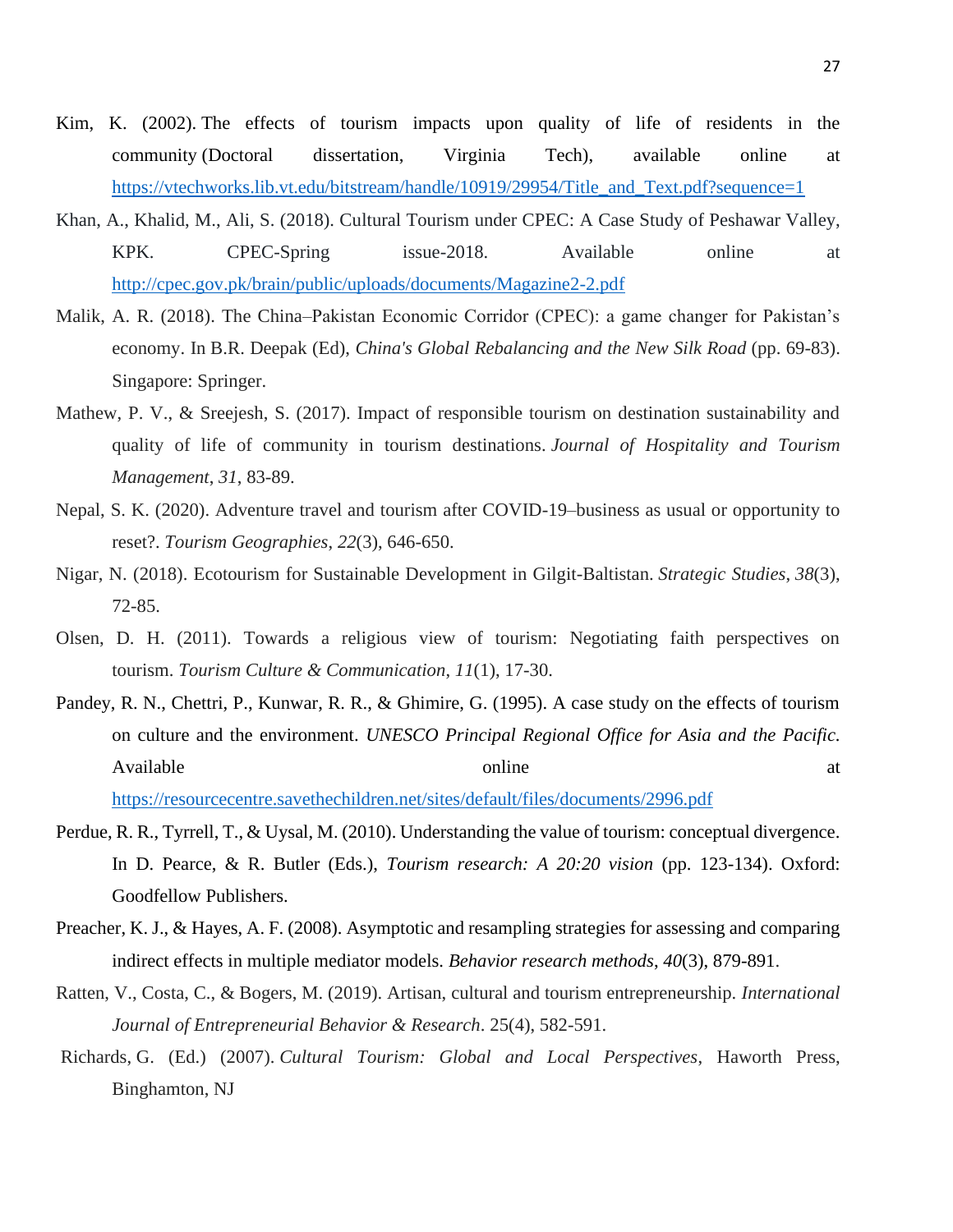- Ratz, T., & Michalko, G. (2011). The contribution of tourism to well-being and welfare: the case of Hungary. *International Journal of Sustainable Development*, *14*(3-4), 332-346.
- Richards, G. (2007). *Cultural tourism: Global and local perspectives*. Amsterdam: Psychology Press.
- Richards, G. (2018). Cultural tourism: A review of recent research and trends. *Journal of Hospitality and Tourism Management*, *36*, 12-21.
- Robinson M. & Picard D. (2006). Tourism, Culture and Sustainable Development. Programme "Culture, tourism, development", Division of cultural policies and intercultural dialogue, Culture Sector, UNESCO. Available online at<https://unesdoc.unesco.org/ark:/48223/pf0000147578>
- Ruhanen, L., & Whitford, M. (2019). Cultural heritage and Indigenous tourism. *Journal of Heritage Tourism,* 19(3), 179-191.
- Ryan, J., & Silvanto, S. (2011). A brand for all the nations: The development of the World Heritage Brand in emerging markets. *Marketing Intelligence & Planning*, *29*(3), 305-318.
- Saarinen, J., & Manwa, H. (2008). Tourism as a socio-cultural encounter: host-guest relations in tourism development in Botswana. *Botswana Notes and Records*, 39, 43-53.
- Shrout, P. E., & Bolger, N. (2002). Mediation in experimental and nonexperimental studies: new procedures and recommendations. *Psychological Methods*, *7*(4), 422
- Smith, M. K. (2009). *Issues in cultural tourism studies*. New York: Routledge.
- Soontayatron, S. (2013). Thai interpretation of socio-cultural impacts of tourism development in beach resort. *American Journal of Tourism Management*, *2*(2), 29-35.
- Soutsas, K., Tsantopoulos, G., Arabatzis, G., & Christopoulou, O. (2006). Characteristics of tourism development in mountainous regions using categorical regression: The case of Metsovo (Greece). *International Journal of Sustainable Development and Planning*, *1*(1), 32-45
- Suhr, D. D. (2005). Principal component analysis vs. exploratory factor analysis (paper 203-30). In *Proceedings of the thirtieth annual SAS® users group international conference* (Vol. 203, p. 30). Available online at

<https://support.sas.com/resources/papers/proceedings/proceedings/sugi30/203-30.pdf>

UNWTO (2005). City Tourism & Culture: The European Experience. *World Tourism Organization and European Travel Commission.* Available online at

*<http://81.47.175.201/stodomingo/attachments/article/122/CityTourismCulture.pdf>*

Wester, P., Mishra, A., Mukherji, A., & Shrestha, A. B. (2019). *The Hindu Kush Himalaya assessment: Mountains, climate change, sustainability and people*. Cham: Springer Nature.